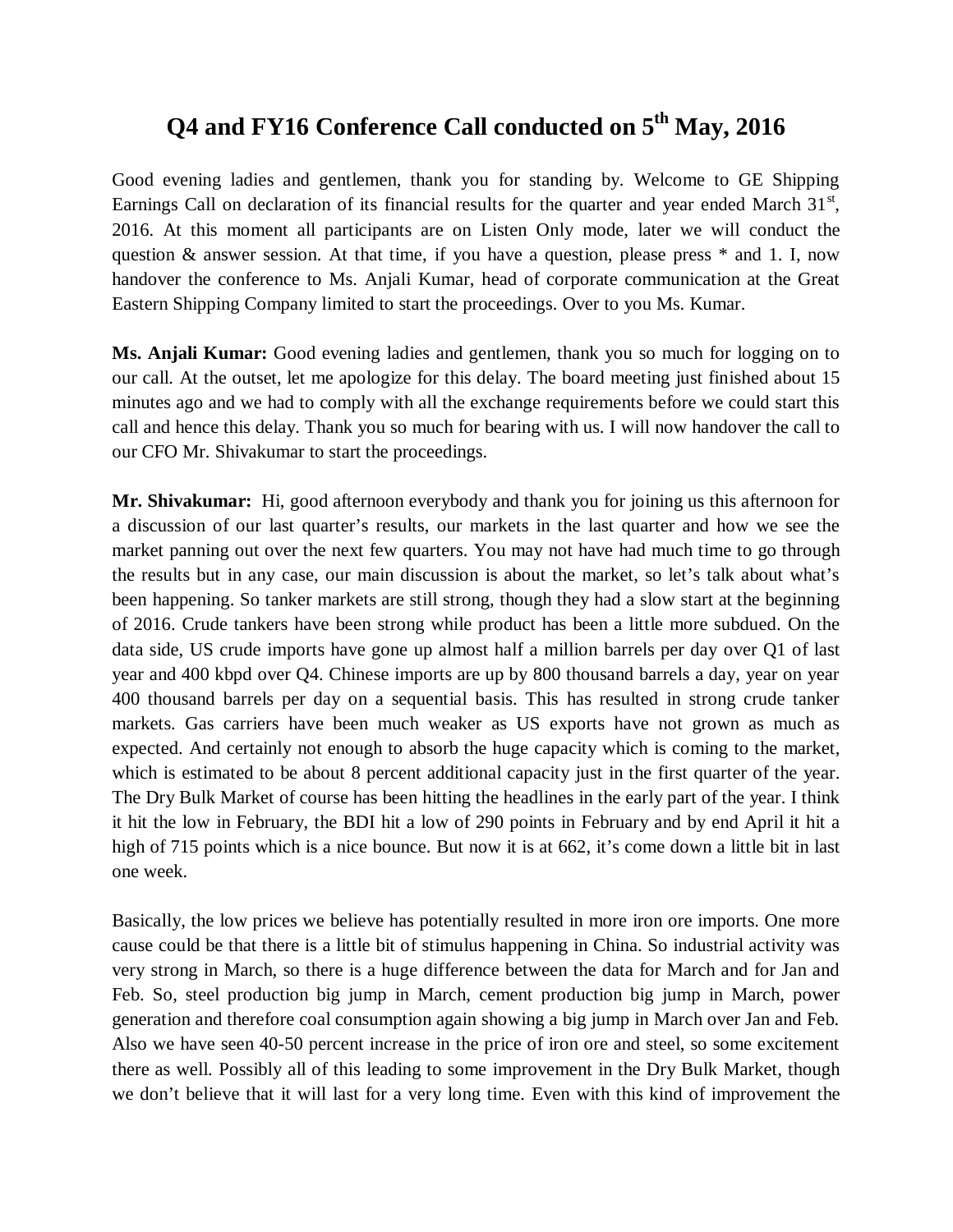rates are not profitable yet, but it is at least off from the lows, which was much below operating expenses for say a Capesize Bulk Carrier or a Panamax Bulk Carrier. With regard to oil demand, world oil demand growth as we had expected seem to be slowing down. In the first quarter it looks like it was about 1.2 million barrels a day and if you recall 2015 over 2014 was 1.8 million barrels a day.

So slowing down of oil demand, this was expected anyway as the price effect wears off. So that excitement would result in slightly lower oil demand growth. But the stock build still continues because there is a lot of surplus crude oil in the world. Stock build estimate is at about 1million barrels a day for the first the quarter of this year, which is again slightly slower than it was in 2015. Through the year we must have seen somewhere around 1.3 million barrels a day plus minus 100 kbpd for the year. With regard to fleet growth, the crude tanker fleet grew by about 1.2 percent in the quarter which is quite strong considering what has been happening over the last 3 years or so. In the last 3 years, I think the annual growth was still somewhere around 1 percent or 1.5 percent. And this time, the first quarter was about 1.2 percent. It hasn't yet brought the market down – they have been up and down but overall the average has still been pretty strong for crude tankers. The product fleet grew about 2 percent, which is about 8 percent annualized. Again, a very strong growth which was as expected. Scrapping, as it is to be expected with the strong market, has been minimal.

The order book still remains at 19 percent for crude tankers and about 20 percent for product tankers. And one of the good news is that ordering was minimal during the quarter. It was also minimal for Dry Bulk, except for one giant order of 30 very large ore carriers of 400 thousand deadweight each which will sail between Brazil and China. Basically it's like a shuttle service carrying iron ore from Brazil to China. There were no other orders placed and on Dry Bulk. The scrapping has been running at a very high rate. So in the first 4 months we have seen about 17 million dwt of scrapping and based on that run rate we should be annualizing at about 50 million deadweight. However, this scrapping activity traditionally slows down in the monsoon period because most of the market is concentrated in and around the Indian subcontinent. And the other effect of the recent bounce in the market could be that you have a slower rate of scrapping as the owner gets a little more excited and that is something that we don't want happening. We want more scrapping to happen, so that you can get a foundation for a sustainable recovery. The orderbook for Dry Bulk remains at about 15 percent.

As far as what we have done in the quarter or since we last spoke, we contracted for the purchase of one Very Large Gas Carrier, a 20-year old ship of which we will take delivery within the next month or so. We have contracted to buy 2 resale Kamsarmaxes and we have cancelled the existing contract for one Kamsarmax. Also we have sold our oldest crude tanker, Jag Laxmi, which is 1999-built Aframax Tanker and one of our ROVSVs, the Great Ship Ragini. Both these will be delivered in the first half of FY17.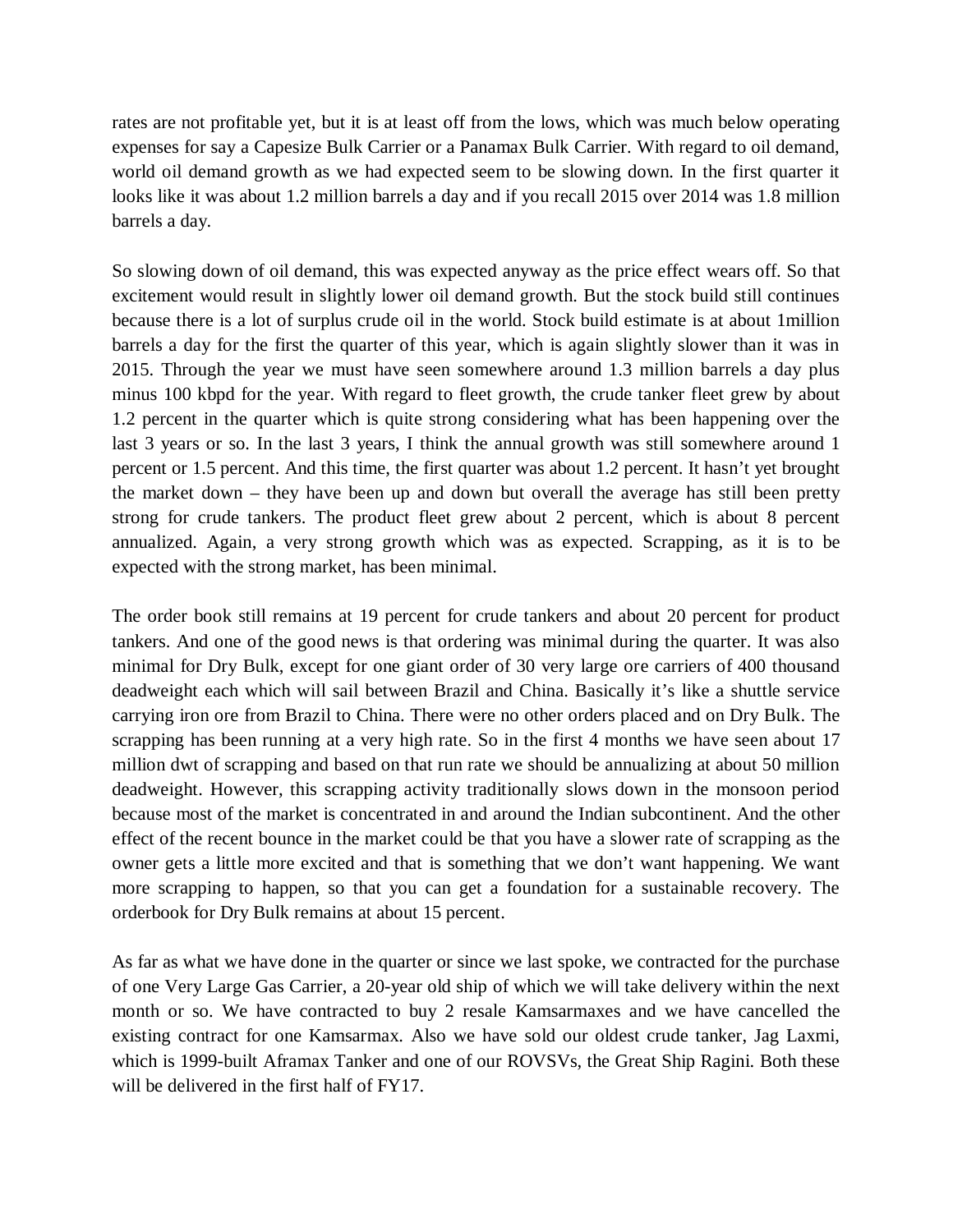And now coming to the Net Asset Value, the standalone Net Asset Value has gone down from 367 or 368 to 337 rupees per share. Asset values have come off significantly, so there has been about a 10 percent drop in the value of tankers with the little plus minus depending on the age and type of ship and about 20 percent drop in the value of bulk carriers during the quarter. This of course has brought down our fleet value and therefore our net asset value. Of course, it is also affected by the dividend which was paid in the month of March.

Coming to the offshore market again we are not in a position to give the consolidated net asset value because the market continues to be broken and there are no transactions being done especially on the drilling side and therefore it's very difficult to put a price. So the prices estimates that we are getting from brokers are basically a range, say between X and X Plus 50 million dollars. The price is somewhere between those 2 numbers and that doesn't make sense to us… it doesn't make sense to us to calculate a net asset value on that basis and therefore we are not declaring a consolidated net asset value in this quarter. Coming to the offshore market, the E&P spending estimates for 2016 now project a 25 percent cut in E&P spending this year as well. Last year we had about a 25 percent cut so that's basically going to be down to 55 to 60 percent of what we were in 2014 in terms of E&P Spending. Utilization levels are terrible and we mentioned it last time as well. So, rigs utilization is at around 60 percent, when I talk of utilization, I am not talking of our fleet, I am talking about the global utilization, so out of the total number of rigs in the world, how many are working currently. So that estimate is about 60 percent for rigs while for supply vessels, the estimate would probably be at 50 percent or so. So, we continue looking for business for our idle vessels and our top priority is to get contract coverage. The balance sheet continues to be very strong, our net debt standalone is at around 110 to 120 million dollars and the consolidated is under 400 million dollars. So that brings us to the end of the normal information that we communicate every quarter and we are happy to take questions now.

**Moderator:** Certainly Sir. Ladies and gentlemen we will now begin the question and answer session. If you have a question then please press \* and 1 on your phone and then wait for your to turn to ask questions as guided by the facilitator. If your question has been answered before your turn and you wish to withdraw your request you may do so by pressing 1 on your phone. Ladies and gentlemen to ask a question please press \* and 1 on your phone.

**Moderator:** We have a question from Mr. Sajeet Kapoor from Kapoor's Company. Mr. Sajeet please go ahead.

**Mr. Sajeet Kapoor:** Yes good evening.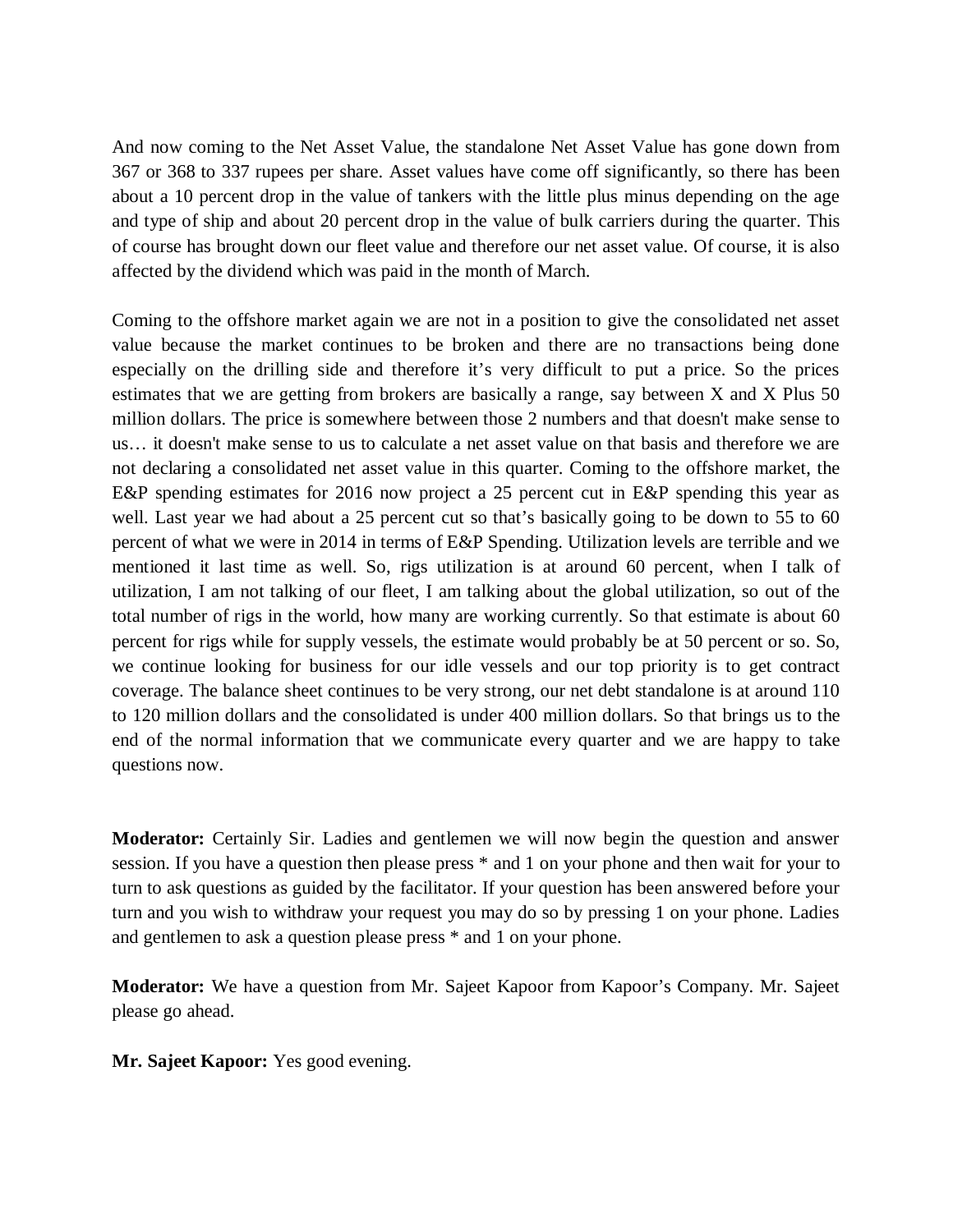## **Mr. Shivakumar:** Good evening.

**Mr. Sajeet Kapoor:** So like your initial commentary part, what is now your outlook for the sector as a whole and for Dry Bulk segment in particular.

**Mr. Shivakumar:** Oh, you are asking specifically for Dry Bulk?

**Mr. Sajeet Kapoor:** Yes but you continue sir. I missed Dry Bulk.

**Mr. Shivakumar:** See, dry bulk, what we think is that the lows that we hit in February, those were probably a little too extreme. We don't see the dry bulk market picking up very significantly. So it might be around current levels or a little lower. So we should be at around OPEX for some time and we don't think that it will show much strength. So a sustainable recovery will probably take at least 18-24 months to come through because there is a lot of overhang of excess supply of ships. And that could be as much as 10 to 15 percent overhang and that needs to be absorbed before we can get any strength in the market. So we are not expecting Dry Bulk market to recover in a hurry. So, we have seen this bounce in the month of April which is due to some activities with regard to import of iron ore, etc. in China but it will need to grow by big nos. for us to get back to a profitable number in Dry Bulk.

**Mr. Sajeet Kapoor:** And what portion of our revenue contributes from the Dry Bulk segment itself sir?

**Mr. Shivakumar:** Okay, currently because the revenues are so low, the portion of revenue will be less than 10 percent. But as the proportion of the number of ships that we own, it is about 25 percent or within 25 and 30 percent of our fleet. And we are getting 4 more Dry Bulk vessels before the end of this financial year.

**Mr. Sajeet Kapoor:** And if you could split the mix between the other segments. Dry Bulk is 25… it is less than 10 percent and others…

**Mr. Shivakumar:** In revenue no…we don't necessarily do a split on revenues but the rest is all tankers anyway.

**Mr. Sajeet Kapoor:** Rest is all tankers. And the tanker parts are continuing their strength…

**Mr. Shivakumar:** Yes, they are continuing their strength, we don't expect it to last, you know there is lot of supply coming in. So we don't think this will last because the supply will start to weigh on tankers. And…so we expect slightly lower numbers than last year. Last year was a very profitable year for tankers of all kinds. We expect that they will be less profitable but we still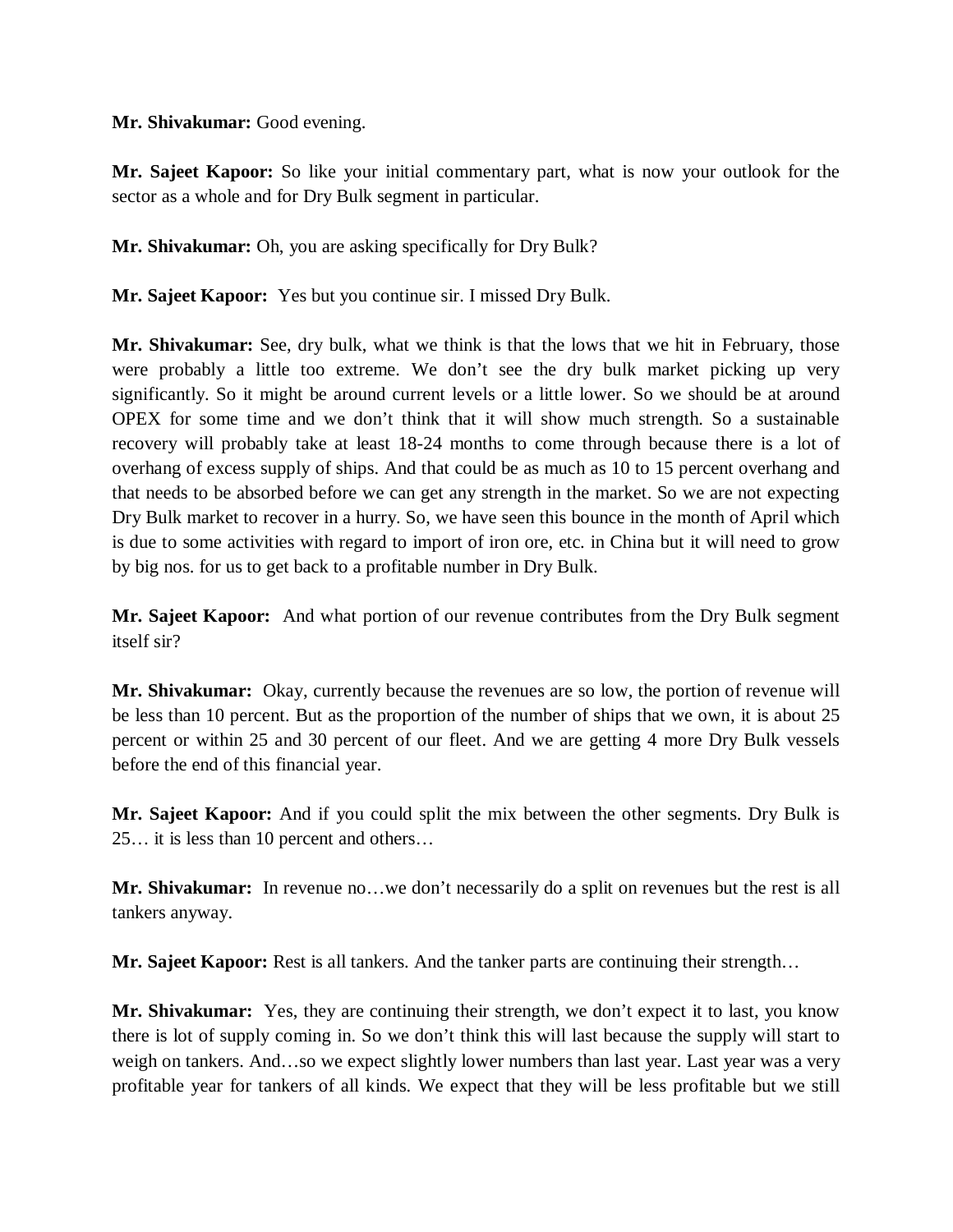expect that they will continue to be profitable. So it will move lower but still stay at a reasonable level.

**Mr. Sajeet Kapoor:** Sir, move lower means which bracket are you speaking, from where… the rates will be down in percent of the…

**Mr. Shivakumar:** Its tough to put at number.

**Mr. Sajeet Kapoor:** Right. So, 2 percent change in the demand supply balance can result in the 50 percent change in rates.

**Mr. Shivakumar:** Okay, so it is not exactly that way… for instance last year between 2014 and 2015, crude tanker rates went up by 50 to 60 percent. But it's not because the supply demand balance changed by more than 3 percent.

**Mr. Sajeet Kapoor:** Correct. Now, what is that additional fleet you are expecting sir, that is going to change?

**Mr. Shivakumar:** Sorry meaning?

**Mr. Sajeet Kapoor:** What is the additional fleet you are expecting to hit? What percentage of new fleet will be adding this year?

**Mr. Shivakumar:** You mean ours or the market.

**Mr. Sajeet Kapoor:** No, you were telling that the market will be getting new fleet...?

**Mr. Shivakumar:** Yes, yes…so we expect that tanker fleet will grow by 5 to 6 percent in this year.

**Mr. Sajeet Kapoor:** So that will be a dramatic change, if the crude prices will remain to this level. We can expect much lower rates…

**Mr. Shivakumar:** Yes, it's nothing to do with the prices really. To absorb 5 percent you need 5 percent trade growth and we don't see where that trade growth is coming from.

**Mr. Sajeet Kapoor:** Okay. My question was pertaining to Sagarmala Project

**Mr. Shivakumar:** Yes.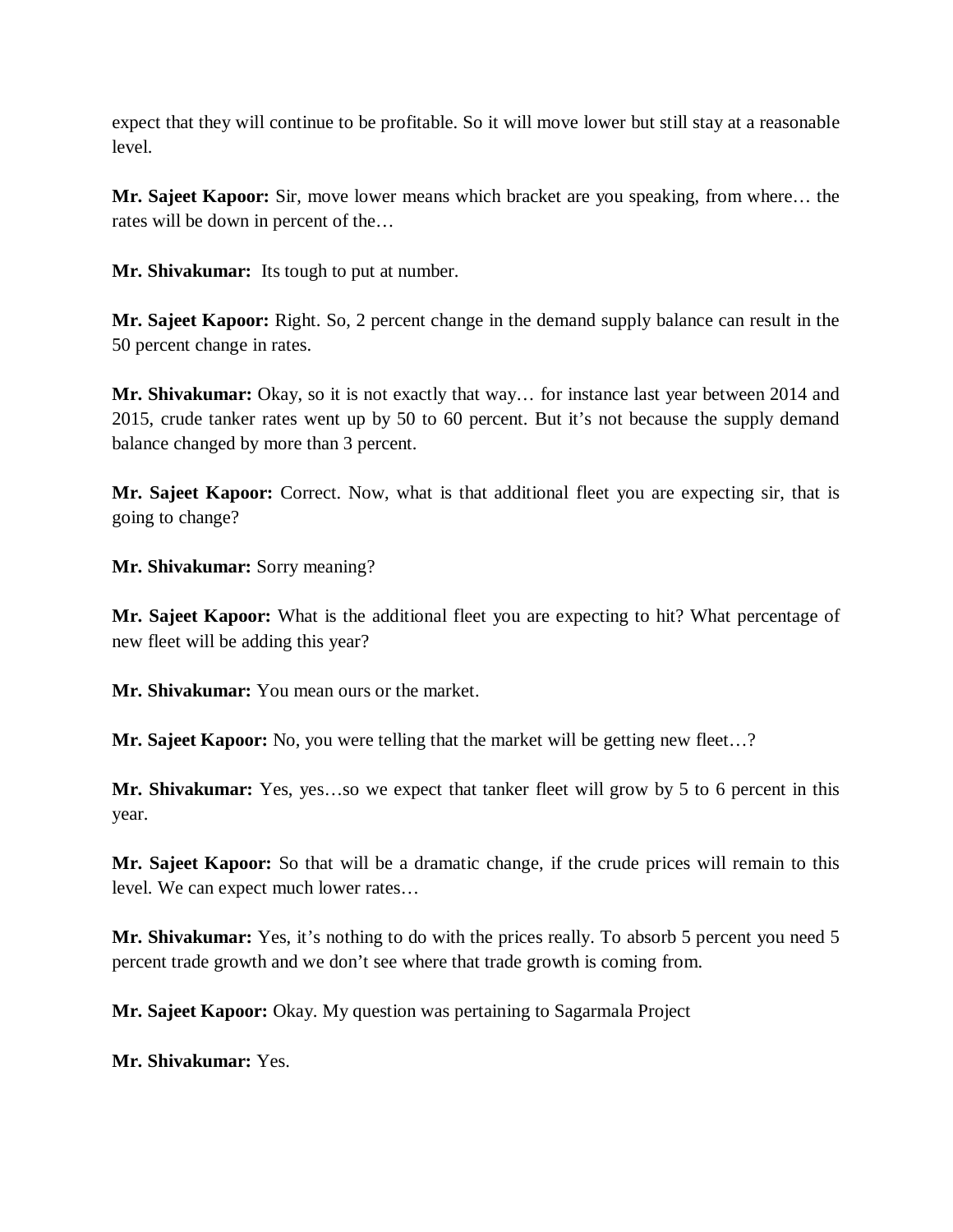**Mr. Sajeet Kapoor:** What is your figure from that and how much…how soon will you see things happening on ground? Figures are mindboggling, 8lacs crores and something of…

**Mr. Shivakumar:** That is more on the port development sector which is not really our business. So it's tough for us to give a view on those projects. We just happened to use the ports because our customers asked us to, but we don't know how much time it takes to develop one, etc.

**Mr. Sajeet Kapoor:** But shipping industry will get stimulated services, ports development and this inland navigation and all those stuffs.

**Mr. Shivakumar:** Yes…

**Mr. Sajeet Kapoor:** But this is not business sir or not…

**Mr. Shivakumar:** Sorry… yes, if there is more trade, it's good for shipping, it's good for Indian shipping but I really don't know when all those will come through. So all those projects… we just don't know when all these will come through.

**Mr. Sajeet Kapoor:** Okay.

**Mr. Shivakumar:** And you know that it also depends on the trade which is going there, so the commodity has to move, etc., etc. So there is lot of variables there. So it's difficult to make a call and the customers need to use the port and all those things. So broadly it is good.

**Mr. Sajeet Kapoor:** Yes, broadly is good. So one of your subsidiaries has sold one PSV to Shipping Corporation…

**Mr. Shivakumar:** Hmm…

**Mr. Sajeet Kapoor:** In this quarter I think so. Sir, what have been the realizations on that front and any specifications? And how much have we realized and that reason for the sale?

**Mr. Shivakumar:** So we don't comment on any numbers or any individual transactions. We sold it because we took a view on the market and decided to cut our exposure to that business. So, there was a logic for selling. Beyond that we don't get into any numbers on the sale price, etc.

**Mr. Sajeet Kapoor:** Okay. And we have taken an impairment also for this quarter?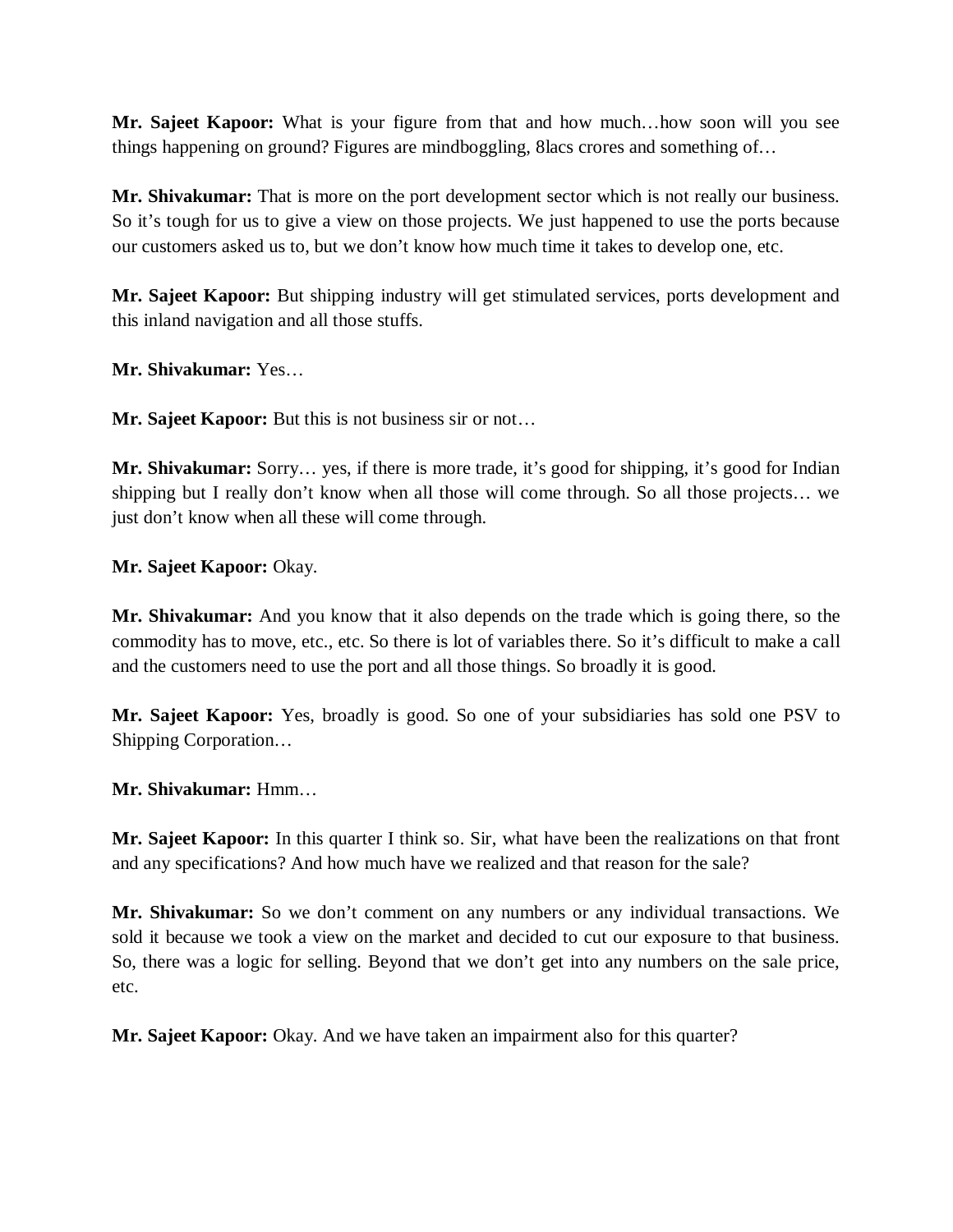**Mr. Shivakumar:** That is correct. That's because where the markets are…so we have to test all our assets for impairment. So we have looked at those assets where the market value is less than the book value, we have looked at what we can earn on those assets and based on that and the views of the auditors and the board, we have taken impairment on five of our vessels.

**Mr. Sajeet Kapoor:** Sir all are pertaining to this Dry Bulk segment only or…?

**Mr. Shivakumar:** Not dry Bulk, they are all offshore oil field services business. All offshore supply vessels…

**Mr. Sajeet Kapoor:** And that is the PSV particularly.

**Mr. Shivakumar:** That's correct, PSV and ROVSVs.

**Mr. Sajeet Kapoor:** Okay. You have taken this pertaining to this oil price decline or the market conditions sir.

**Mr. Shivakumar:** On the market condition of the offshore oilfield services market because rates have dropped, asset values have dropped.

**Mr. Sajeet Kapoor:** Right. So I will come to the queue and then we check. Thank you sir.

**Mr. Shivakumar:** Okay, thank you very much.

**Moderator:** Thank you sir. We have next question from Mr. Ronak Gandhi from BNP Paribas Mr. Ronak please go ahead.

**Mr. Ronak Gandhi:** Yes, good evening sir.

**Mr. Shivakumar:** Good evening.

**Mr. Ronak Gandhi:** Sir two questions from my side. The board today announced the raising a 1,400 or 1500 crores of NCDs.

**Mr. Shivakumar:** Yes.

**Mr. Ronak Gandhi:** So what is the strategy behind that sir?

**Mr. Shivakumar:** Basically we think that there will be opportunities to buy assets and we are creating the capability to buy those assets by having the ability to go and borrow money, long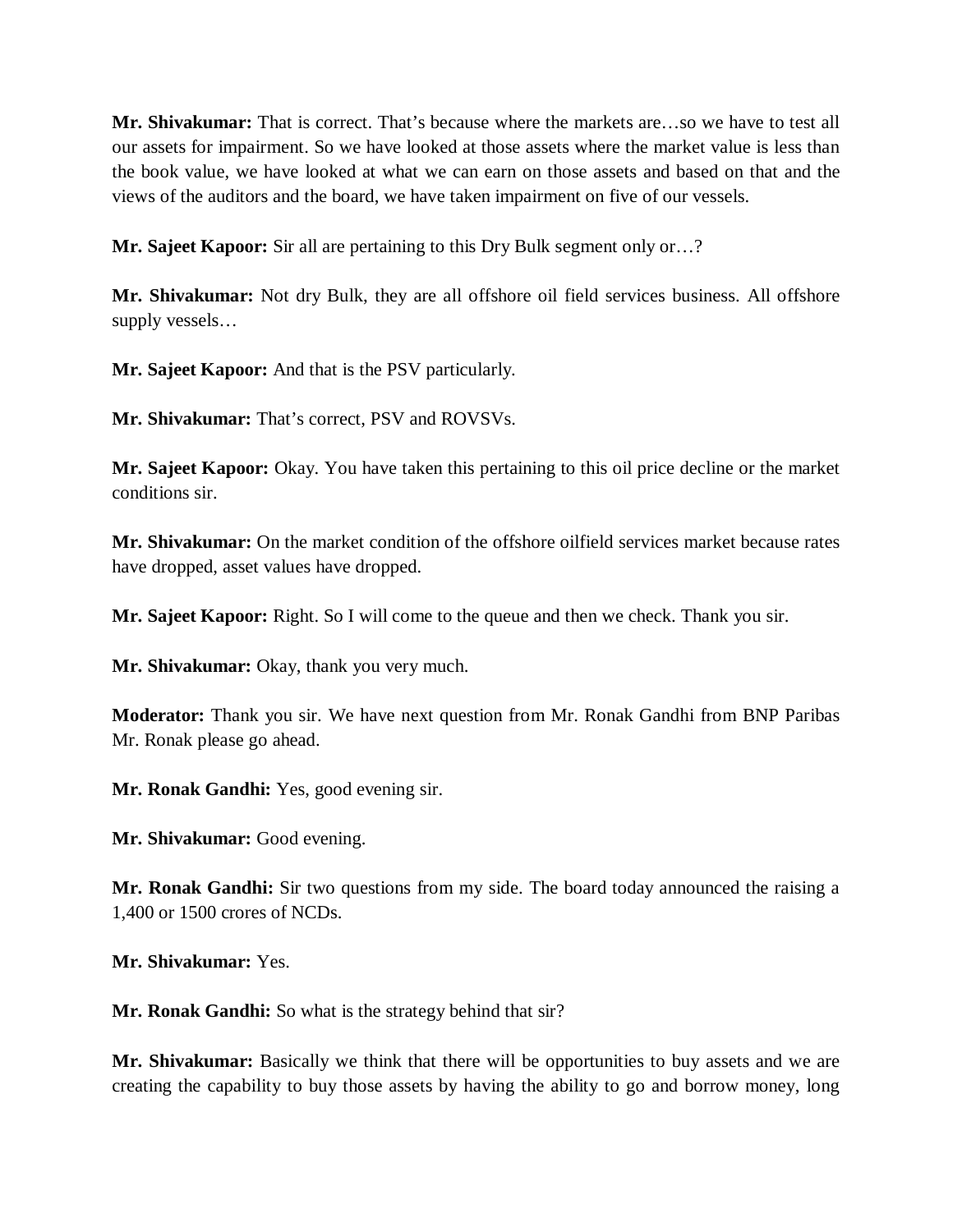term money. These are long term assets, we thought it may be good to have long term funding for the long term asset.

**Mr. Ronak Gandhi:** Okay sir. Are you looking specifically at the tanker market or even the Dry Bulk is also there?

**Mr. Shivakumar:** All of them, all of them wherever asset prices are cheap. So we are there to buy. So recently we bought a gas carrier and bulk carrier. Tomorrow it maybe a crude tanker, depending on their prices.

**Mr. Ronak Gandhi:** Prices are to correct further sir, especially in the tanker and product market given the orderbook in hand?

**Mr. Shivakumar:** Yes, we would expect prices to correct further. We have seen already 10 percent correction in crude tankers in the last 3 months. So we would expect their prices will drop further. With the market outlook that we have, which is that the rates will drop, then logically asset value should follow suit.

**Mr. Ronak Gandhi:** Okay. And sir secondly what are the current day rates for your offshore vessels, support vessels currently and how far have they come down?

**Mr. Shivakumar:** We don't give numbers on the day rates but on recent contracts, we can give market pricing. Pricing has been down between 20 percent and 50 percent in the last 2 years

**Mr. Ronak Gandhi:** Okay. Sir one last question on your contracted purchase of the gas carrier, which you are expecting in the first quarter, have you tied it up in term charter or is it deployed in the spot market initially?

**Mr. Shivakumar:** That we haven't yet tied up. Depending on the rates, we are looking for business, if we will get good rates we will tie up, otherwise we will operate on the spot market. There is a vibrant spot market, India is a big importer.

**Mr. Ronak Gandhi:** Okay. Thank you sir and all the best.

**Moderator:** Thank you sir. We have a next question from Mr. Bhavin Gandhi from B&K Securities. Mr. Bhavin, please go ahead.

**Mr. Bhavin Gandhi:** Thanks sir. Hi sir.

**Mr. Shivakumar:** Hi.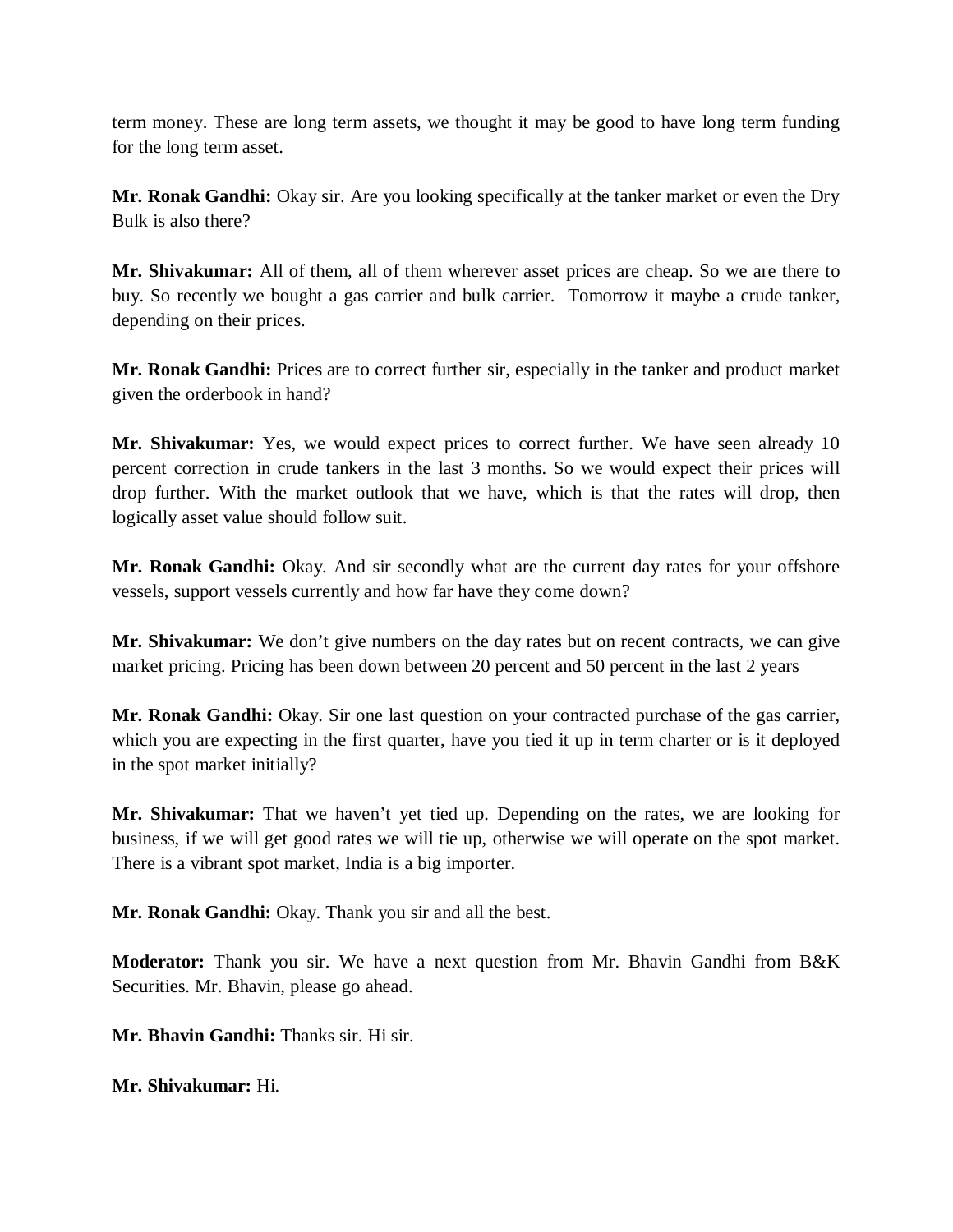**Mr. Bhavin Gandhi:** Sir the first thing I just wanted to check, is about the impairment that we have taken on the standalone. So do we have a reasonable amount of confidence in the market price that we assumed there because we have not declared our consolidated NAV?

**Mr. Shivakumar:** Standalone you are talking about?

**Mr. Bhavin Gandhi:** No, no… we have taken the impairment on the offshore books. So we have obviously assumed some market price there. So what is the confidence that you have around that market price?

**Mr. Shivakumar:** Yes, in the vessel its not too bad. Vessels, we get a reasonable valuation. But the problem is in the rigs and the rigs constitute 70% of our block. So vessels valuations are reasonable and they are within a reasonable range.

**Mr. Bhavin Gandhi:** So with this impairment, would you reckon that the fleet value would be reflecting market value, at least on the OSV side?

**Mr. Shivakumar:** The current market value should be close but in some cases we also do based on NPV, right. So there are some assumptions that are going into it, so market value is the floor. So you might be valuing it higher than market also. And market value can move easily also, of course.

**Mr. Bhavin Gandhi:** Sure. And sir last time when we had called you, you know your guesstimate was closer to 20 percent decline in asset values. Has that number changed according to you based on recent developments or is it more or less in that range only?

**Mr. Shivakumar:** From a year ago we would think 30 to 40 percent in vessels, and again, it's too much of a guess. And for older vessels more than that.

**Mr. Bhavin Gandhi:** Sure. And sir we would have, you know a lot of re-pricing happening this year. So can you give some color on what is the amount of re-pricing, I mean how many vessels would be re-priced during the course of the year?

**Mr. Shivakumar:** We have 11 vessels which will re-price during this year, before end of 2016.

**Mr. Bhavin Gandhi:** Okay. And sir on the hedging reserve that we had, what is the status, 900 odd crores of debit balance, when is it likely to flow to the P&L?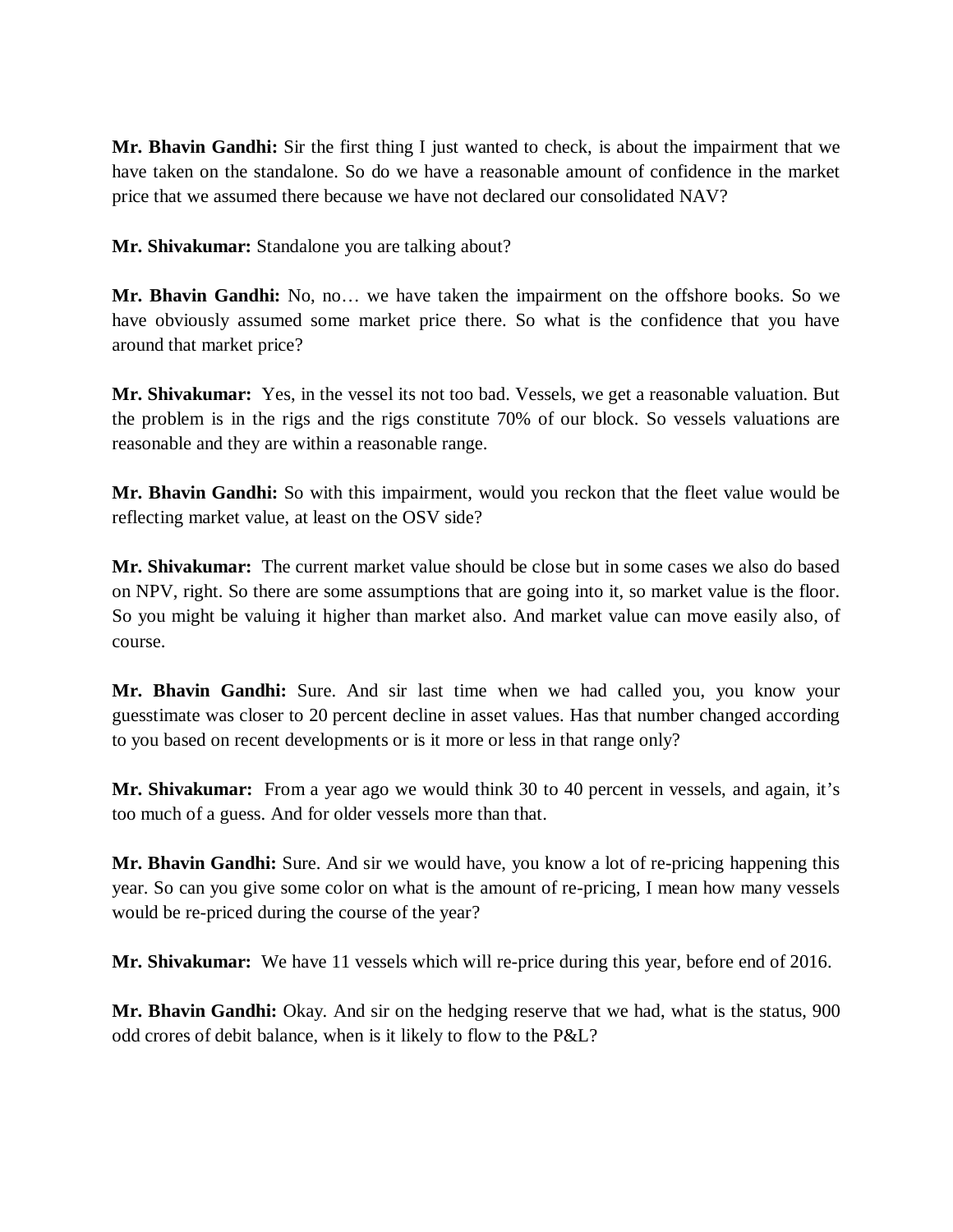We will have to see on the accounting and there is lot of complicated accounting going on around it. So we will have to see in the next couple of quarters we hope to have some clarity on it.

**Mr. Bhavin Gandhi:** Okay, but will it happen in 17…or bulk of it was happening earlier in 18, right…

**Mr. Shivakumar:** It is a period of time, it's between 2018 and 2023. The maturity is between 2018 and 2023, FY18 and FY23.

**Mr. Bhavin Gandhi:** All right. Got it sir, I will come back in the queue sir. Thank you.

**Mr. Shivakumar:** Okay, thank you.

**Moderator:** Thank you sir, we have a next question from Mr. Rajesh Kattar from RK Solutions. Mr. Rajesh, please go ahead.

**Mr. Rajesh Kattar:** I have with 3 questions, one of the line item in your consolidated profit and loss is like provision for loss on cancelled contract, some 32.74crores. So can you give more details on that like which contract is this and what is this provision for?

**Mr. Shivakumar:** Yes, this is an earlier contract which was a ship building contract and this is the provision for that cancellation where we have cancelled the contract.

**Mr. Rajesh Kattar:** So, like what was the value of that contract?

**Mr. Shivakumar:** No, I won't get into the value because we don't get into these numbers. If you remember around 10 days ago we had a press release on the cancellation of some contracts, so it is related to that event. It is an event after the balance sheet but it is been recognized in March.

**Mr. Rajesh Kattar:** Okay. And in one of the answers to previous question you said that you are adding 4 more vessels in the Dry Bulk segment **w**here as in your outlook for revenues from this segment is not so good. What is the rationale behind adding the vessels and in case the vessels are not utilized, what is the cost the company incurs on these vessels?

**Mr. Shivakumar:** Yes, so we try to be contrarian buyers, because you also get asset values which are tempting only when the market is looking very bad, right.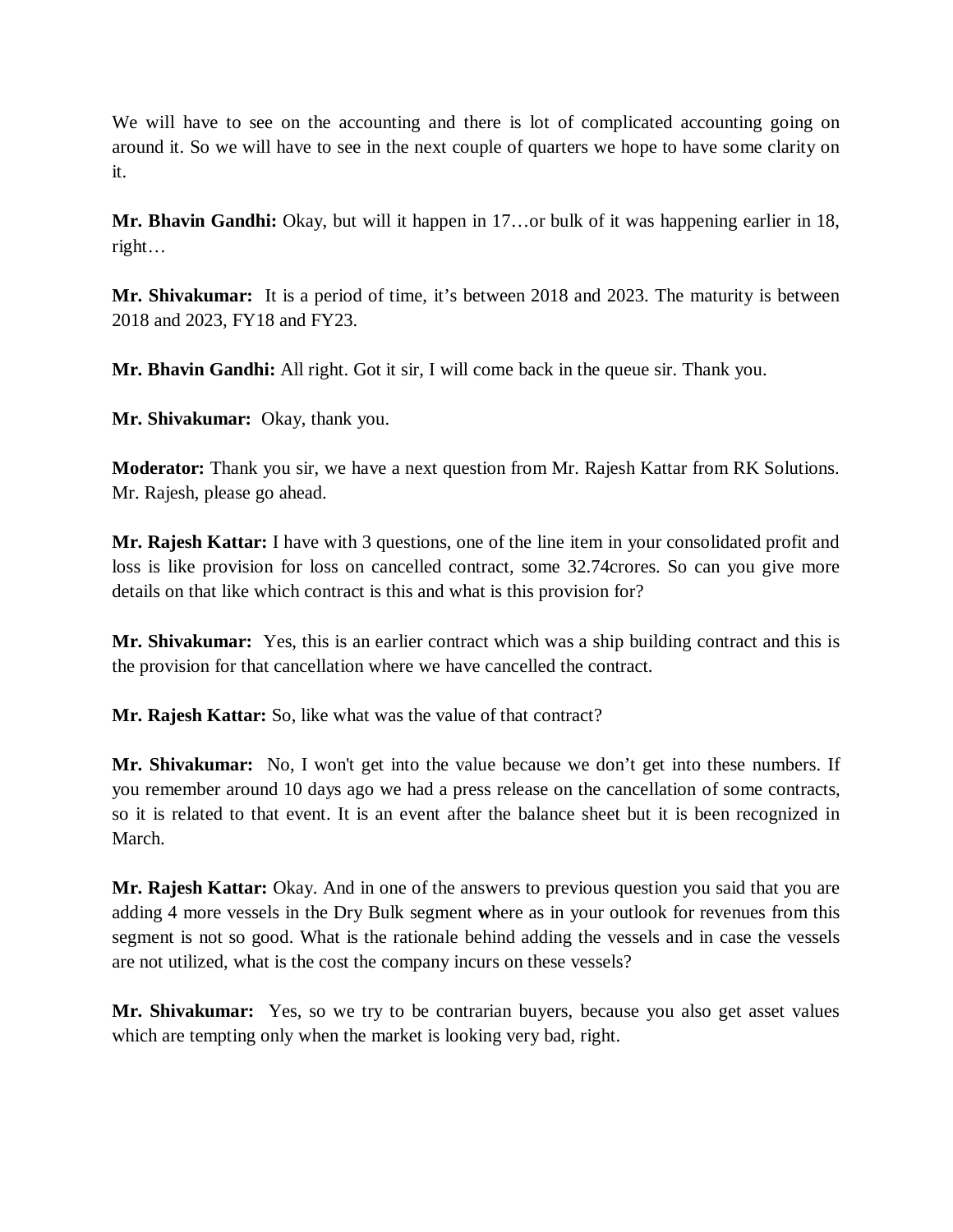So it is much like most markets where you should buy when there is doom and gloom, so we think it's a good opportunity to buy, we may not make money within next 6 months or even 18 months but at some point we believe that we will make a good return on the ship. By the way 2 out of those 4 were ordered 2 years before, 2 and a half years before. So it's only 2 that we have committed now.

**Mr. Rajesh Kattar:** Okay. And what is the cost of maintenance?

**Mr. Shivakumar:** Sorry, I forgot to answer the second part of your question. There is no idling of these assets, so Dry Bulk vessels are not idling currently, you can make operating cost or maybe little better than operating cost also when you are running on the spot market. So it's not that you will be bleeding on an EBITDA basis on these.

**Mr. Rajesh Kattar:** Okay. And who are your biggest competitors in India? I mean as of now whom do you foresee the biggest competitors?

**Mr. Shivakumar:** We don't look at ourselves as an Indian shipping company, we operate globally. So it's not that we are restricted to Indian market. So if we are fixing a crude tanker which has to load cargo in the Middle East, anybody in the world who has a ship at that time in the Middle East can compete with us. So it could be a Greek, it could be a Norwegian, Singaporean, American… any of them can compete with us as completely global or Indian of course. And we are completely global, so there is no real Indian competition here, it's a global market. So we don't get a special rate because we are Indians, we are just getting the same rates as a global market.

**Mr. Rajesh Kattar:** Okay. I have just 2 more questions, one question is that, is company planning anything with respect to rewarding a shareholder as the company's book value is significantly higher than the current market price?

**Mr. Shivakumar:** I can't comment on that, as it is something that the board has to decide on.

**Mr. Rajesh Kattar:** Okay. And one last question is sir, it is probably a little bit of sensitive question. Today we saw the price action in the market wherein the script fell dramatically a 5 percent or 6 percent towards the closing hours. Is there a chance that the results were known to some people like, (inaudible)

**Mr. Shivakumar:** Mr. Rajesh, you are audible now, please go ahead.

**Mr. Rajesh Kattar:** Yes. Hello.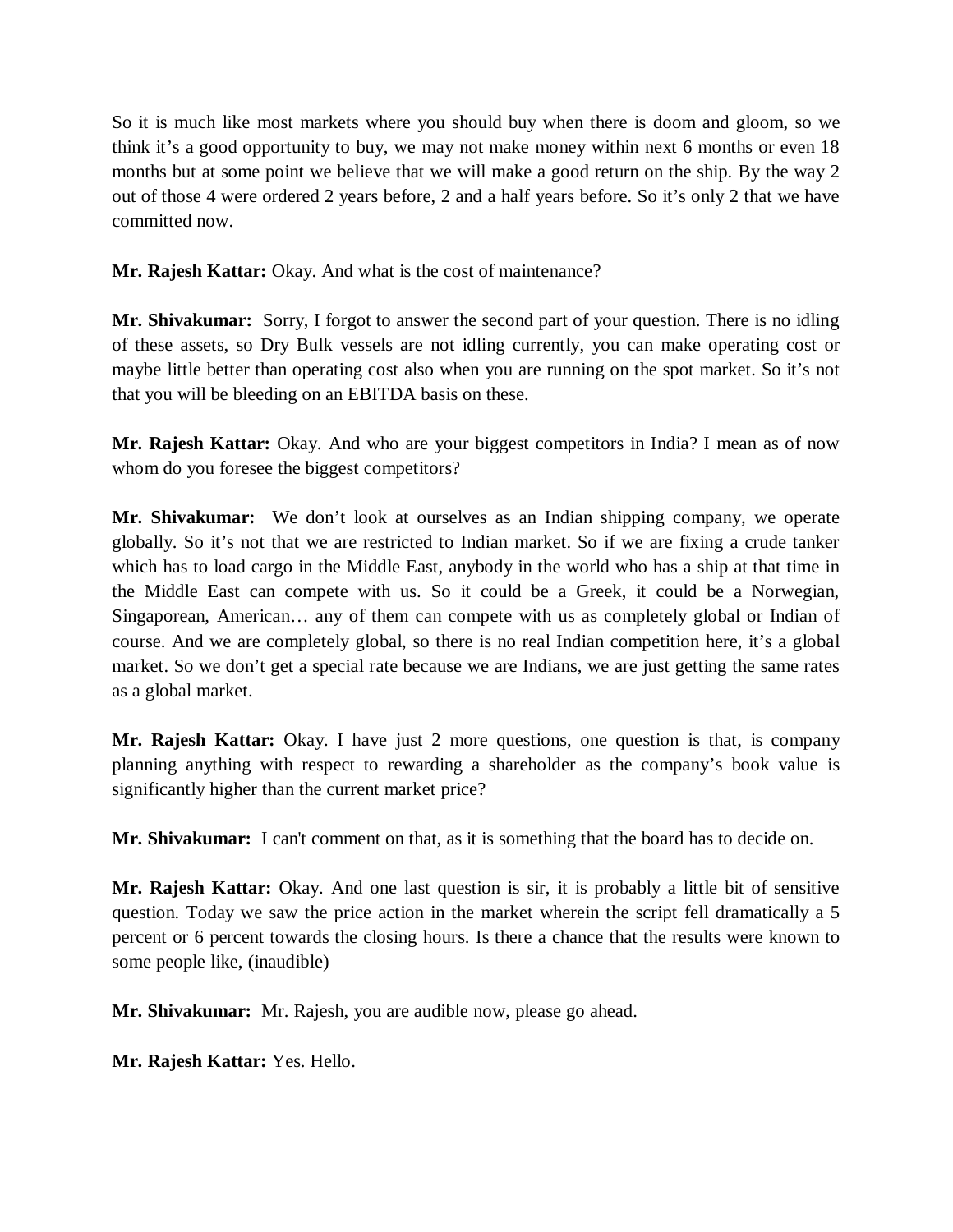**Mr. Shivakumar:** Yes, just missed the last bit.

**Mr. Rajesh Kattar:** Yes, so basically I was saying that the price action today in the market was probably reflecting back, you know probably some information, I mean I don't know whether somebody has the knowledge on the results…

**Mr. Shivakumar:** I am not going to comment on that. I don't think you are seriously expecting me to comment on that. We have all the checks in place.

**Mr. Rajesh Kattar:** Okay. Thank you sir.

**Mr. Shivakumar:** Thank you.

**Moderator:** Thank you sir. We have a next question from Mr. Ramdas Rao from IHS Fairplay. Mr. Ramdas, please go ahead.

**Mr. Ramdas Rao:** Yes, good evening sir.

**Mr. Shivakumar:** Good evening.

**Mr. Ramdas Rao:** This is basically regarding…again the S&P agreement that you have concluded over the last few months. And you did mention that it is because mainly you are taking advantage of low asset prices but there is also a part of your fleet rationalization, taking younger ships or replacement tonnage. Could you slightly elaborate on that please?

**Mr. Shivakumar:** Okay, thank you for your question. It's not so much getting younger tonnage, we are fairly opportunistic about it. Yes we would like to maintain a good quality modern fleet but we are looking for value wherever it comes, so if a 10-year old ship presents better value than a new building ship, we will buy a 10 year old ship, so we are doing purchases based on the perceived value of that vessel and how it compares to other investment opportunities that we may have. So we don't have a specific plan that we want to modernize or you know build a fleet of so many ships and such and such category, etc. So it's basically price. Based on the price we think, if it's a tempting price, we buy.

**Mr. Ramdas Rao:** Hmm…So the price is about tempting now.

**Mr. Shivakumar:** The price is quite tempting especially considering that you know we had one vessel and then we converted that to 2 vessels. So the prices are good. The Dry Bulk asset values are now lower than they were any time in the last 25 years. We have not been in these prices in last 25 years. So which is certainly a tempting price because even if you… this is without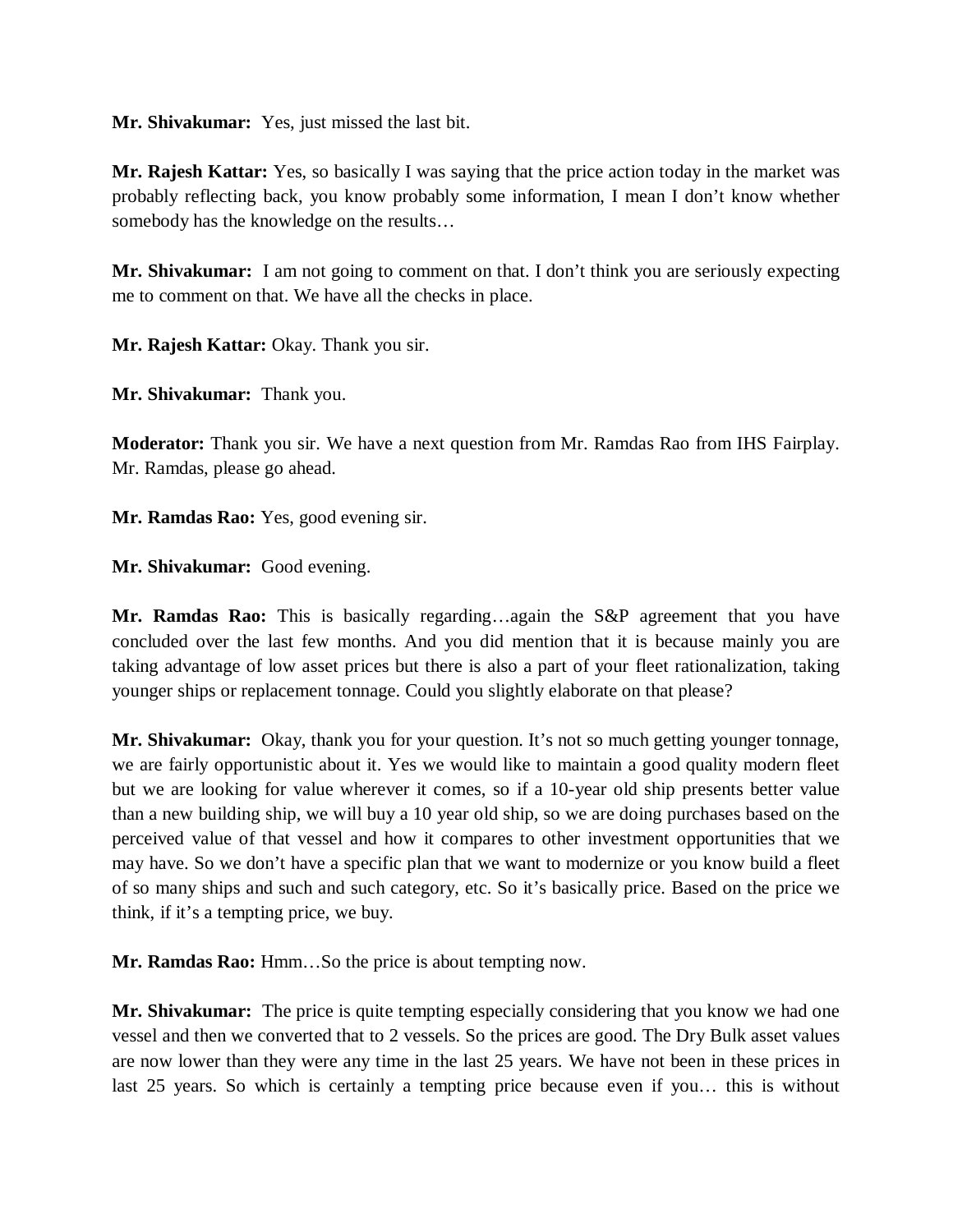adjusting for inflation. So it is certainly tempting, we believe the market will come back sometimes.

**Mr. Ramdas Rao:** Okay. Thank you sir. Thank you.

**Mr. Shivakumar:** Thank you very much.

**Moderator:** Thank you sir. We have a next question from Mr. Suryavanshi from Phillip Capital. Mr. Vikram, please go ahead.

**Mr. Suryavanshi:** Yes. Hi, good evening sir.

**Mr. Shivakumar:** Good evening Vikram.

**Mr. Suryavanshi:** Yes, most of the questions have been answered. I just want clarity on other income which was high around like 99 crores in standalone, around 90 crores in consol. So, is there any one time or…?

**Mr. Shivakumar:** No, this is just the treasury income income which was booked, so sometimes you choose to book. These are capital appreciation right in mutual funds, so sometimes you book it and sometimes you don't book it, so that's it. These were done on the booking basis. It's not done on accrual.

**Mr. Suryavanshi:** What is overall scrapping in Dry Bulk last year?

**Mr. Shivakumar:** Last year scrapping was about 30 million deadweight, it is under 30 I think.

**Mr. Suryavanshi:** And you said that around 17 has been scrapped in 4 months.

**Mr. Shivakumar:** Yes 4 months, that is right. Last time also we started off very strongly and then after that it is just petered out in July, August. The market also suddenly spiked.

**Mr. Suryavanshi:** Okay. And Jackup utilization rate you said are around like 60 percent…? Is it feasible?

**Mr. Shivakumar:** Correct. This is overall rigs.

**Mr. Suryavanshi:** Overall rigs. And how much would be in Jackup?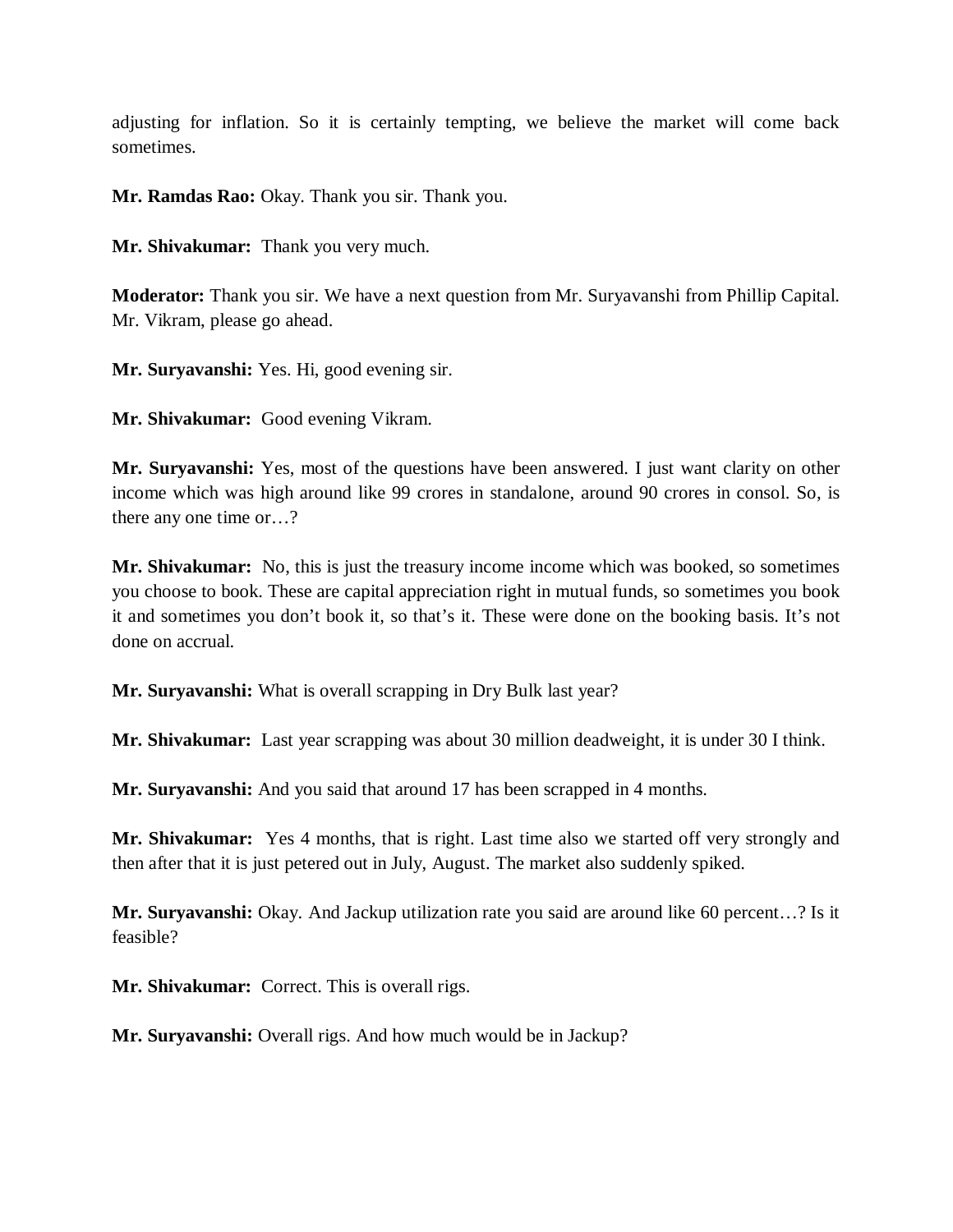**Mr. Shivakumar:** It should be around the same. Floaters of course have suffered a lot but it should be about the same, maybe marginally above that. Maybe it's marginally better, say at 65 percent.

**Mr. Suryavanshi:** Okay, okay. I think… thank you sir.

**Mr. Shivakumar:** Thank you.

**Moderator:** Thank you sir. We have a next question from Mr. Abdul Karim from HDFC Securities. Mr. Abdul, please go ahead.

**Mr. Abdul Karim:** Thanks for taking my question.

**Mr. Shivakumar:** Hi.

**Mr. Abdul Karim:** Earlier one of my friends had asked a question… already you have available cash and cash equivalent of rupees I think 3500 crores.

**Mr. Shivakumar:** Yes.

**Mr. Abdul Karim:** And you are planning to issue the debenture of rupees 1500...

**Mr. Shivakumar:** Yes.

**Mr. Abdul Karim:** Please make me clear, why you… you have a sufficient cash and you are making a plan of debenture issue?

**Mr. Shivakumar:** Yes. Okay, first of all it is 2900 crores, the remaining is in…so Great Eastern Standalone is 2800 and something crores, but more importantly this is an enabling resolution because it has to go to the shareholders. It is in case we get the opportunity to expand a lot and we believe that we need more buyer power, and then we will issue these debentures.

**Mr. Abdul Karim:** Okay.

**Mr. Shivakumar:** So it's not a commitment to issue but getting the capability to issue, if required.

**Mr. Abdul Karim:** And also… are you considering the GIL IPO?

**Mr. Shivakumar:** No, we are not considering an IPO.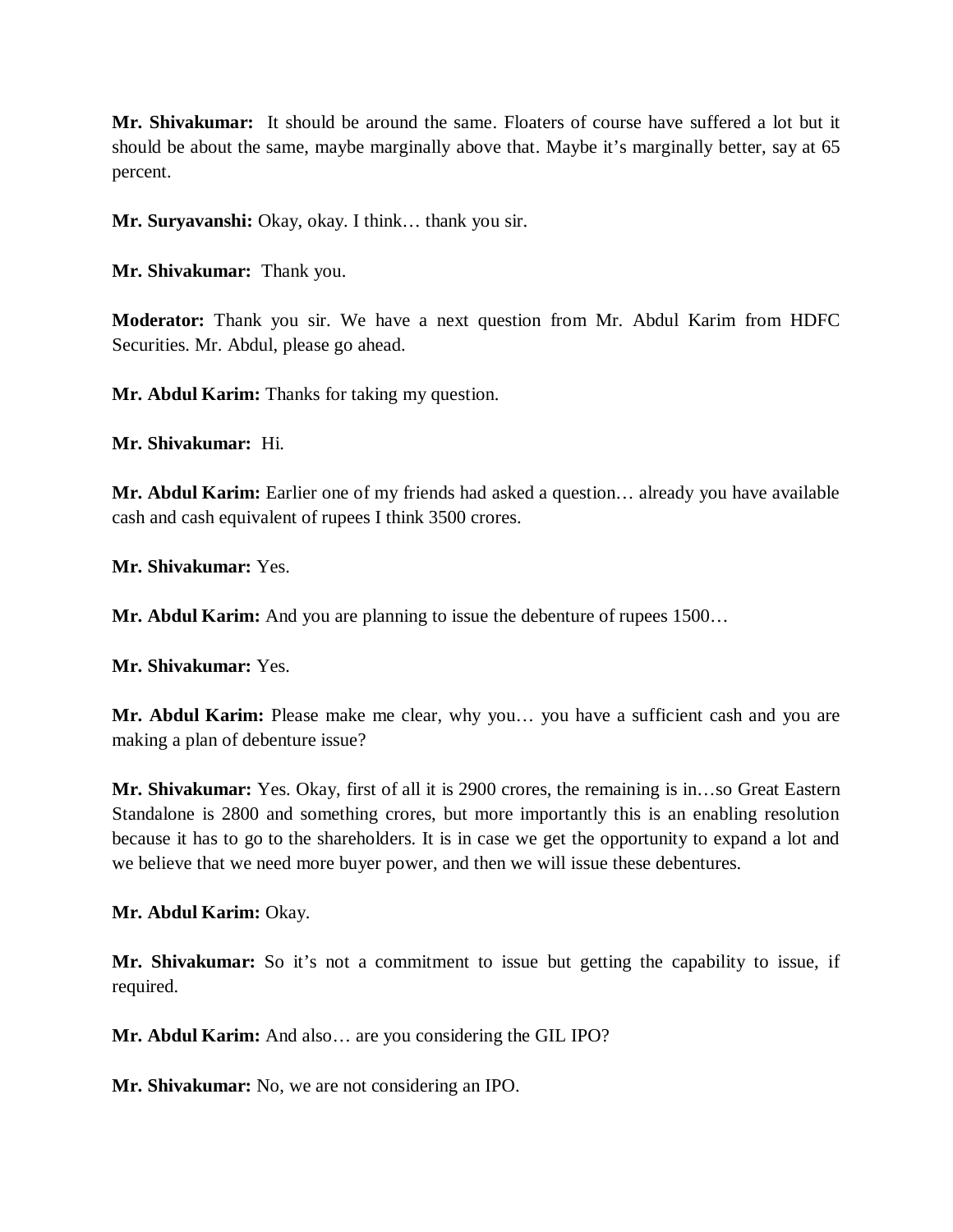**Mr. Abdul Karim:** And my second question is … you are planning to sell the Aframax Crude Carrier Jag Laxmi in first quarter in FY17.

**Mr. Shivakumar:** Yes.

**Mr. Abdul Karim:** And also your subsidiary company has contracted to sell Great Ship Ragini. Could you elaborate on what is the expected loss on these transactions?

**Mr. Shivakumar:** Yes, we don't give numbers on the profit or losses that we are making on sale. Of course they will come through in the results at some point. So we don't give those numbers. We don't discuss individual transaction in the results.

**Mr. Abdul Karim:** Okay. And could you give the consolidated book value and consolidated net asset value?

**Mr. Shivakumar:** Yes consolidated net asset value as I mentioned earlier we are not giving. The consolidated book value is 550 rupees per share. So anyway we are not in a position to give because we are not able to get proper valuation for the rigs.

**Mr. Abdul Karim:** Okay. Thank you.

**Mr. Shivakumar:** Thank you.

**Moderator:** Thank you sir. We have a next question from Mr. Himanshu Upadhyay from DHFL. Mr. Himanshu, please go ahead.

**Mr. Himanshu Upadhyay:** Yes. Hello, good afternoon.

**Mr. Shivakumar:** Yes. Hi, Himanshu.

**Mr. Himanshu Upadhyay:** Yes, hi. So I had one question on the Dry Bulk side. So we had one Dry Bulk ship which we were going to get over next financial year, now this contract we have cancelled and we are taking 2 ships in this financial year. So the loss that we are seeing in P&L as loss on contract on the standalone, is this because of this ship which was to be taken next financial year. And we have canceled and taken this year…

**Mr. Shivakumar:** Correct. That is correct.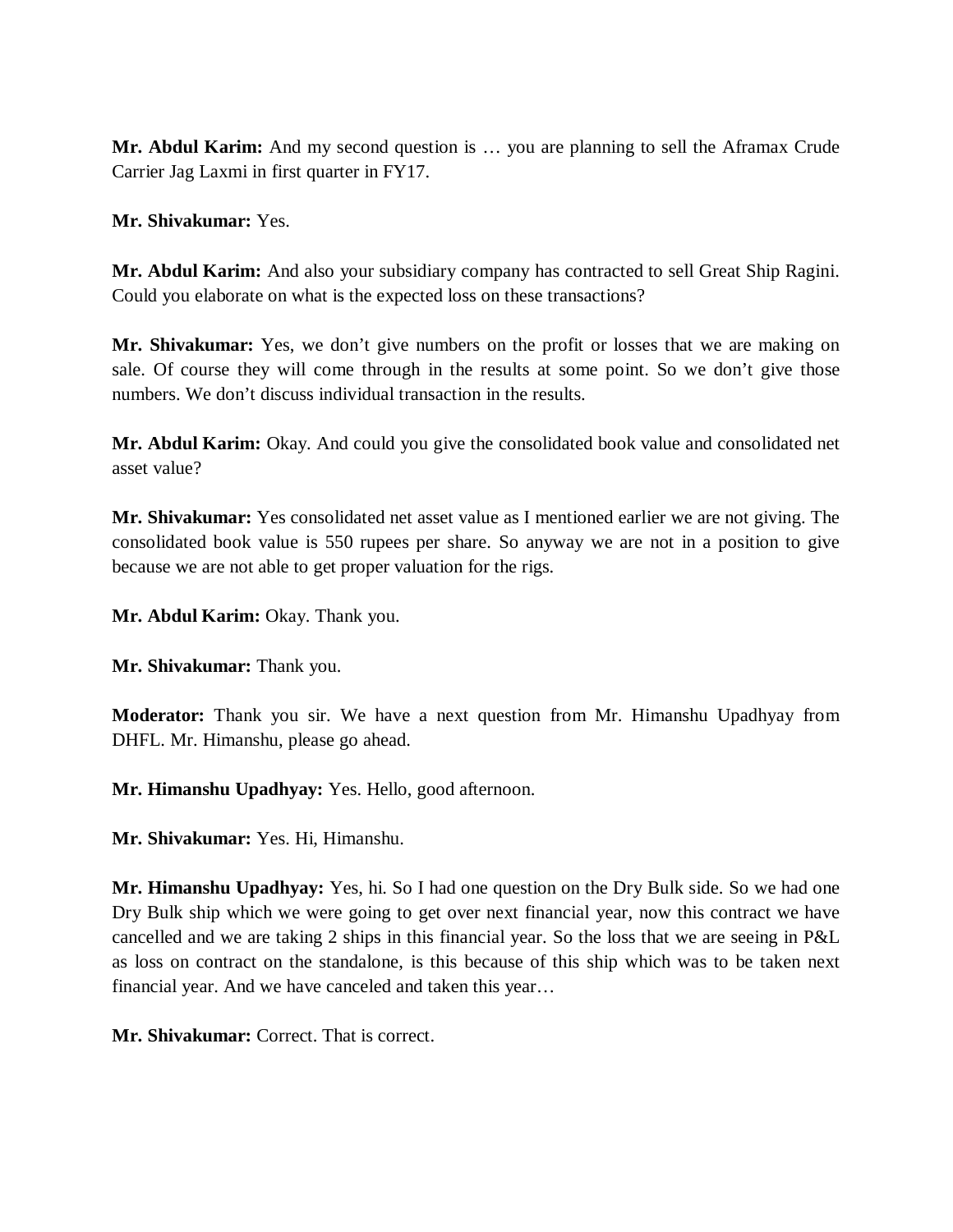**Mr. Himanshu Upadhyay:** And, just when we have a very negative view on this market. Why we want to take a ship in FY 16-17? Why not FY18 itself which is going to come? We will take that ship or we will try to get more ships at that time period because just when we are expecting that 18-24 months would be bad or the Dry Bulk will not get you a return based on the capital employed. So why not to take ships in FY18 rather than FY17? What is your thought process on that?

**Mr. Shivakumar:** Correct. It's an interesting question, one which we consider internally also very often. What happens in these markets, and this happens in the stock markets as well, that the price runs up ahead of earnings. By the time the earnings have gone up, it's too late to buy. So you need to buy when earnings are very low and before that turnaround has happened. When everything is looking dark, you need to buy. It will be nice to time it to say that the earnings are going to go up in June 2017 for example. Therefore we should buy in April/ May 2017. But since we don't have a crystal ball, it's really tough to do that and therefore we are saying that we will start buying.

**Mr. Himanshu Upadhyay:** Okay. One question again…so let us assume that I am buying a resale candidate. And I am getting a ship in 2018 delivery, let us say from a shipyard only. But if I am getting a resale today…So would it be a significant discount let say 10-15 percent or what would be the… just the slope in the curve of the price is just I am trying to understand.

**Mr. Shivakumar:** Yes, okay. Yes I think we mentioned in our press release that the transaction is value accretive, I know that it wasn't a very clear statement because we have confidentiality on this transaction. So we can't give much more detail than this, but there is a big difference between price of a resale and a price that we paid, so that's all I would say. There is a significant difference.

**Mr. Himanshu Upadhyay:** Okay. That was what I was trying to understand. And, is the structure similar in other markets in other Dry Bulk segment? So let us say a for a cape size or Supramax, we seeing that resale prices are low. We found some instances of this type in a CY 2013 also when resale prices were lower by 5-10 percent only in comparison to ships which were going to delivered in CY 2014-15. So are we seeing such instances more often in Dry Bulk today?

**Mr. Shivakumar:** Yes..so an Ultramax or a Supramax, maybe priced somewhere between 11 and 13 million dollars lets say. Probably if you go for a Newbuilding of that type, it will cost you 20-22 million dollars. It depends on who is facing more stress and is willing to discount… If the yard is facing more stress, he will be more willing to discount. But in this case, it is the owner who is facing more stress because he is bleeding now itself on the cost of that ship or his bank is pushing him to sell to release some cash and therefore the second hand values have dropped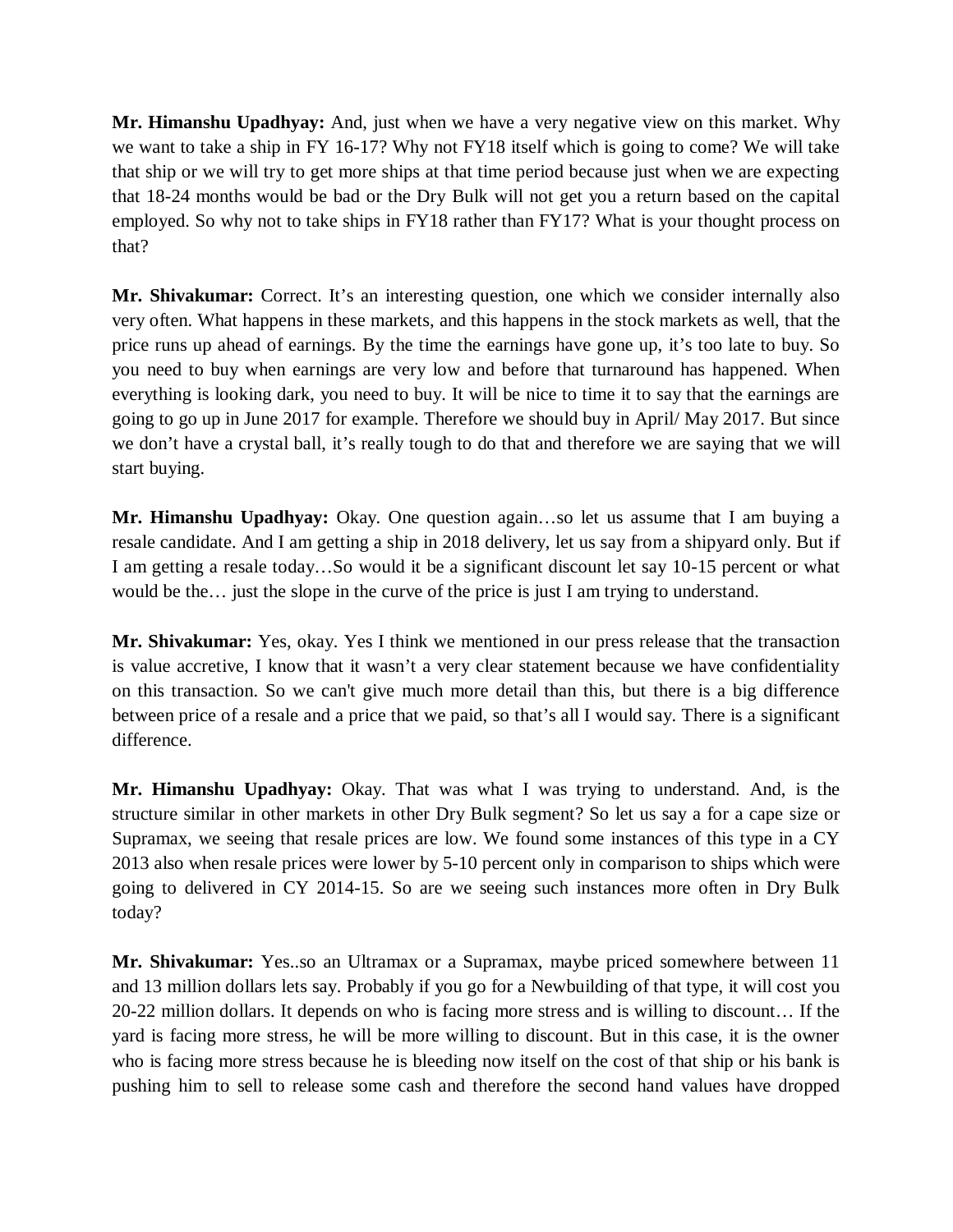much-much faster than the price of the new building ship. Also, second hand values fall much faster, they also rise much faster. So new building ships show less variation than second hand prices.

**Mr. Himanshu Upadhyay:** Okay. And I had one question on VLGC that we have. I think if I go to 2 calls previously…we were negative on the VLGC because a lot of ordering had happened and 40-50 percent of fleet was on order in the large VLGC segment. What is the sense and what is the scenario that we are seeing? Because again the spot rates have fallen at some point of time they were 100,000 dollars a day and then 60,000 and currently we are seeing around 20000- 25000 dollars.

**Mr. Shivakumar:** That is correct.

**Mr. Himanshu Upadhyay:** Sir, what is our view and have the prices corrected significantly in the VLGC segment? What view are you taking on the market?

**Mr. Shivakumar:** Yes prices have corrected by probably 25 to 30 percent in the last one year.

## **Mr. Himanshu Upadhyay: Okay. And across all the ages or only 20 years old ship?**

Okay, see the problem is that the entire market of VLGC is 175 ships, okay. And maybe within 5 and 10 ships get transacted in a year. So you don't get a pricing reference point for different ages. But we have mentioned for a 20 years old ship because we know what prices it gets sold for, that probably down somewhere between 25 and 30 percent.

**Mr. Himanshu Upadhyay:** Okay. What would be your chartering strategy especially on the tanker segment.?

**Mr. Shivakumar:** We are fixing a few. 1-3 years Charter we are fine with, depends on the rates that we get and it depends on what is available in the market finally. So if the charters have to do only 2 years, then we were there to do only 2 years. But we are fine with anyone between 1 and 3 years, we are absolutely fine to do, depending on the views that we take on the market. So we have done a few charters in the last 4-5 months, we did 2 crude tankers, we did our gas carrier fixing out, we did one product tanker… we did 2 product tankers fixtures. So we have been fixing a few ships, just to lock-in some revenues.

**Mr. Himanshu Upadhyay:** So, on the…let say crude side, how much fleet would be locked-in for 2 years? And on the product, how much of our fleet would be locked-in for more than one year let us just say?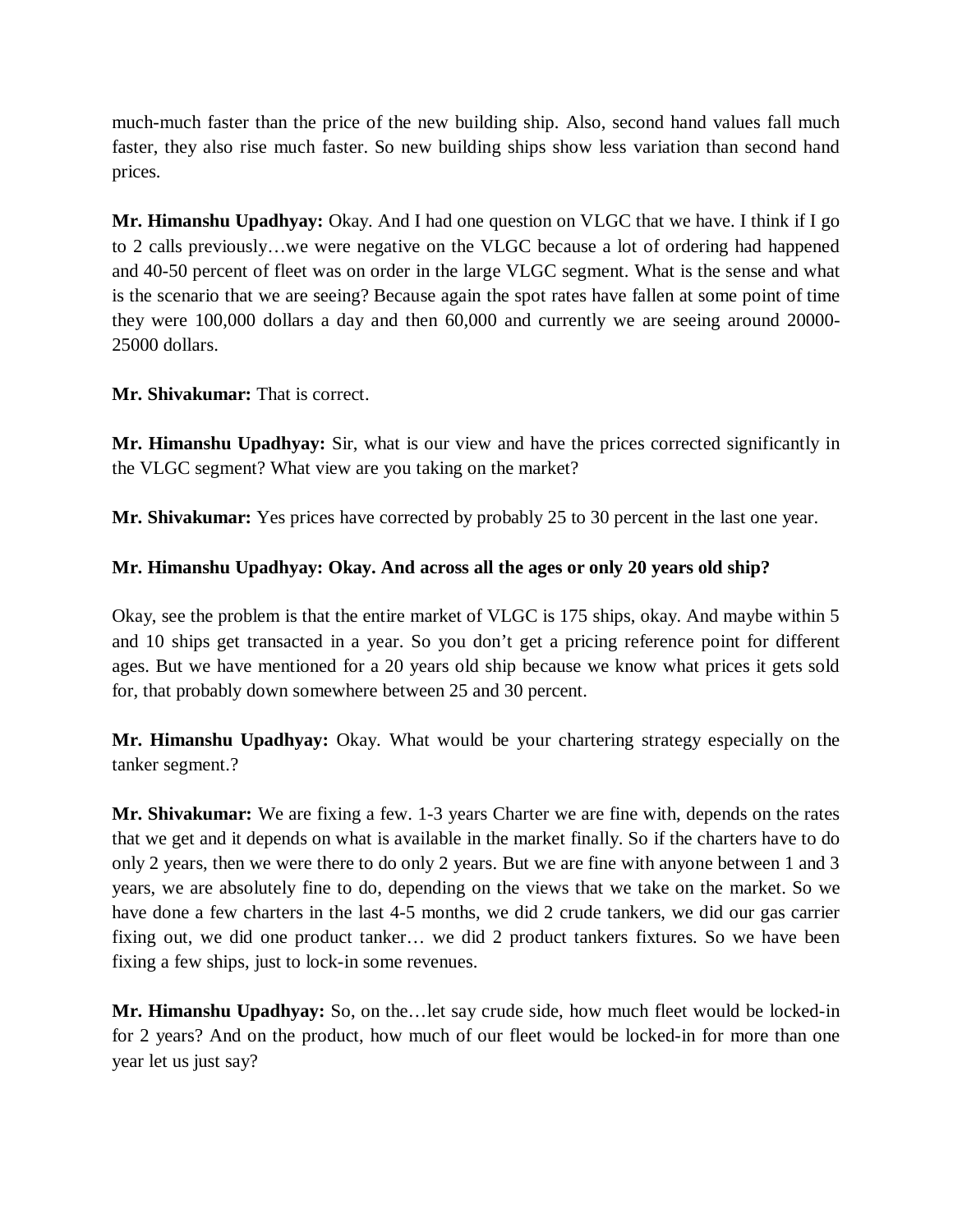One the crude side, 2 out of our 7 vessels are locked in. Product side, I don't have a number. I think out of our 12 ship 5 ships must be locked in for a year or so.

**Mr. Himanshu Upadhyay:** Okay. And let say the way market is happening. What would be the sequence of assets or the preference of assets lets say from earning perspective and demand perspective. What would be the likely allocation?

**Mr. Shivakumar:** Again it depends on the price really. So for instance the order book is again the same for the crude, product and dry bulk - between 15 and 20 percent and for gas carriers some 30 or 35 percent currently. But finally it comes down to how much is the demand likely to grow in terms of ton miles and what price are you getting? Is that pricing in too aggressively a drop in rates? So those kinds of things. So we don't have a picking order. Again you know you pointed out correctly that we did not sound very positive on gas carriers few months ago. But the fact is we got a price at which we said this makes sense to us and so we went and bought it. So it's not set in stone that I don't like a particular type of ship because that market is gone. Everything is good at a price, so long as the outlook is priced in to the value of the ship we are fine with buying that ship.

**Mr. Himanshu Upadhyay:** Okay. And on Jackups, we had significant deliveries in CY16 and CY17…So how many Jackups have been delivered in CY16 year till now?

**Mr. Shivakumar:** CY15 you mean?

**Mr. Himanshu Upadhyay:** Yes both CY15 and CY16, last 4 months, how much would be the increase?

**Mr. Shivakumar:** Last 4 months, I don't know maybe 2 or 3 would have been delivered. Everything is getting delayed or they are just not being delivered. So they are entering into deals for getting delayed or they are just getting delayed by themselves. In CY15, we started the year expecting some 60 Jackups rigs to be delivered. I think somewhere between 15 and 20 rigs got delivered. So it's tough to put any number and especially in this market, nobody is in the condition to take delivery of a Jackup rigs. Most of the people who ordered were speculators, so they are not in any financial condition to take that delivery of these rigs. Plus financing is probably not available on these and then because so many of these are constructed on first time yards, they will probably not be delivered in a hurry. It will take time to construct.

**Mr. Himanshu Upadhyay:** Okay. So what was the expected delivery.. order book was around 120? Should we assume that around 50 to 60 would be the best case scenario which will get delivered in next 1 or 2 years? The best case scenario…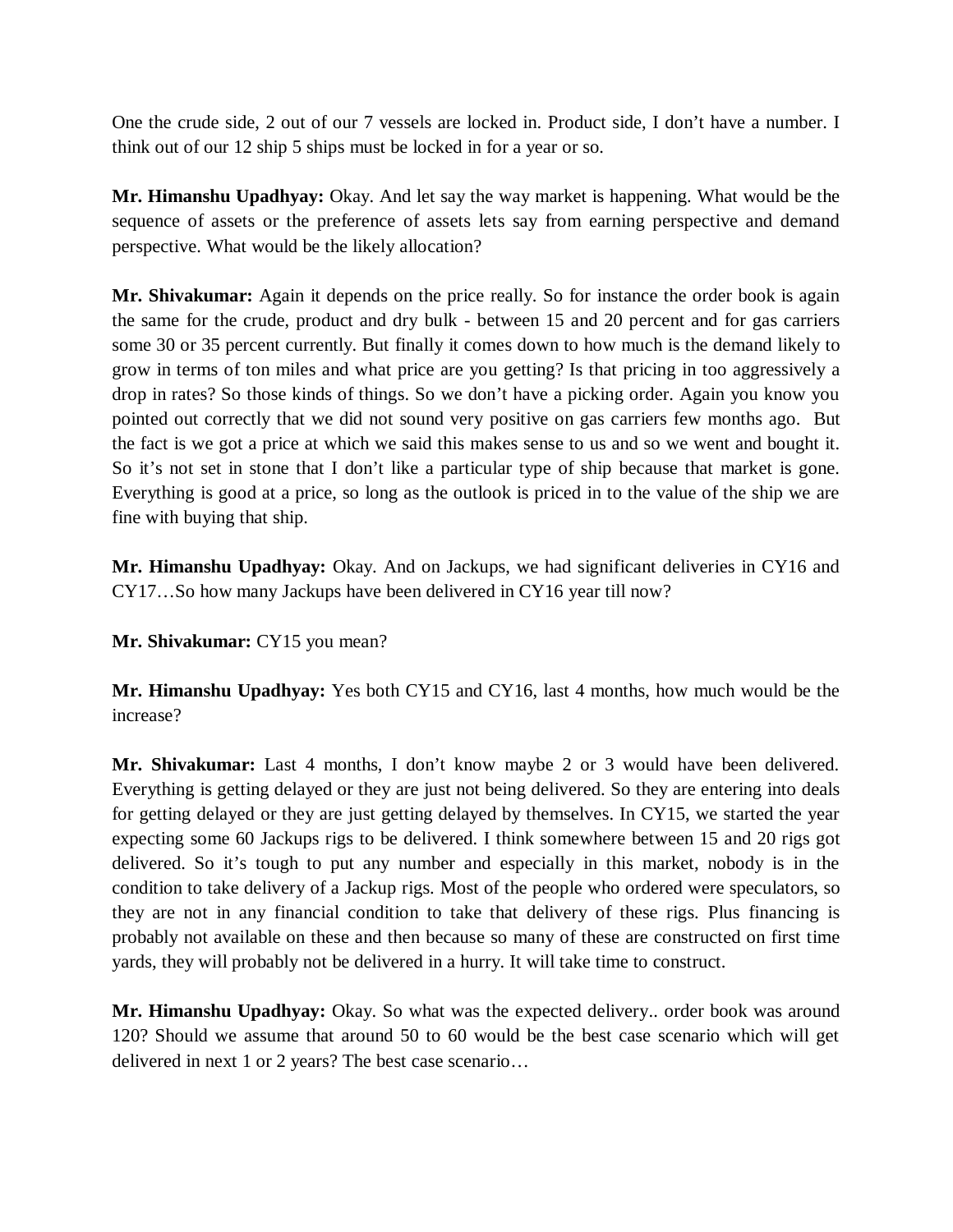**Mr. Shivakumar:** That would be a very high case, yes.

**Mr. Himanshu Upadhyay:** Okay. And on the boat side, where again, the order book was high…What is your sense? Means what would be the current order book and how much would be the delivery?

**Mr. Shivakumar:** I think we have about 400 vessels scheduled for delivery. In the boats it's a little more opaque to get data because there are so many small yards especially in China which are building these boats. But the order book seems to be around 400 vessels. It is just again… even if they are delivered, they are probably just standing there because unless their owner manages to have some niche trades where he is able to get some contracts because there is very little new business. So they are probably just getting delivered and standing at the yard itself or standing at some anchorage somewhere, they are just stacked.

**Mr. Himanshu Upadhyay:** Okay. And that 15 percent order book you said in Dry Bulk, should we expect a significantly lesser number of ships to come up.

**Mr. Shivakumar:** Yes certainly.

**Mr. Himanshu Upadhyay:** So what would be your rough cut estimate of what would get delivered in this year and next year based on your understanding or what you are looking at?

**Mr. Shivakumar:** Yes, we would expect somewhere around 55 million deadweight of delivery this year, somewhere between 50 and 60 let say. So out of about a 120 million deadweight, probably 30 to 40 percent will not deliver. Again we had this 12 million deadweight of VLOC which have been ordered, those will probably deliver unfortunately.

**Mr. Himanshu Upadhyay:** Okay. But will it be really negative even for the smaller sizes also, I mean the Supramax and Kamsarmax where we operate? How big an impact will that have on us?

**Mr. Shivakumar:** There will be the smaller yards which are building those, so it's tough to put an exact number on these things, so we will just have a guess, somewhere between 30 and 40 percent.

**Mr. Himanshu Upadhyay:** The way the shipyards are, I mean in a crisis, would we be interested in new orders?

**Mr. Shivakumar:** Himanshu again this is function of the price and I think there must be a lot of other people waiting to ask questions, so we can give way to that.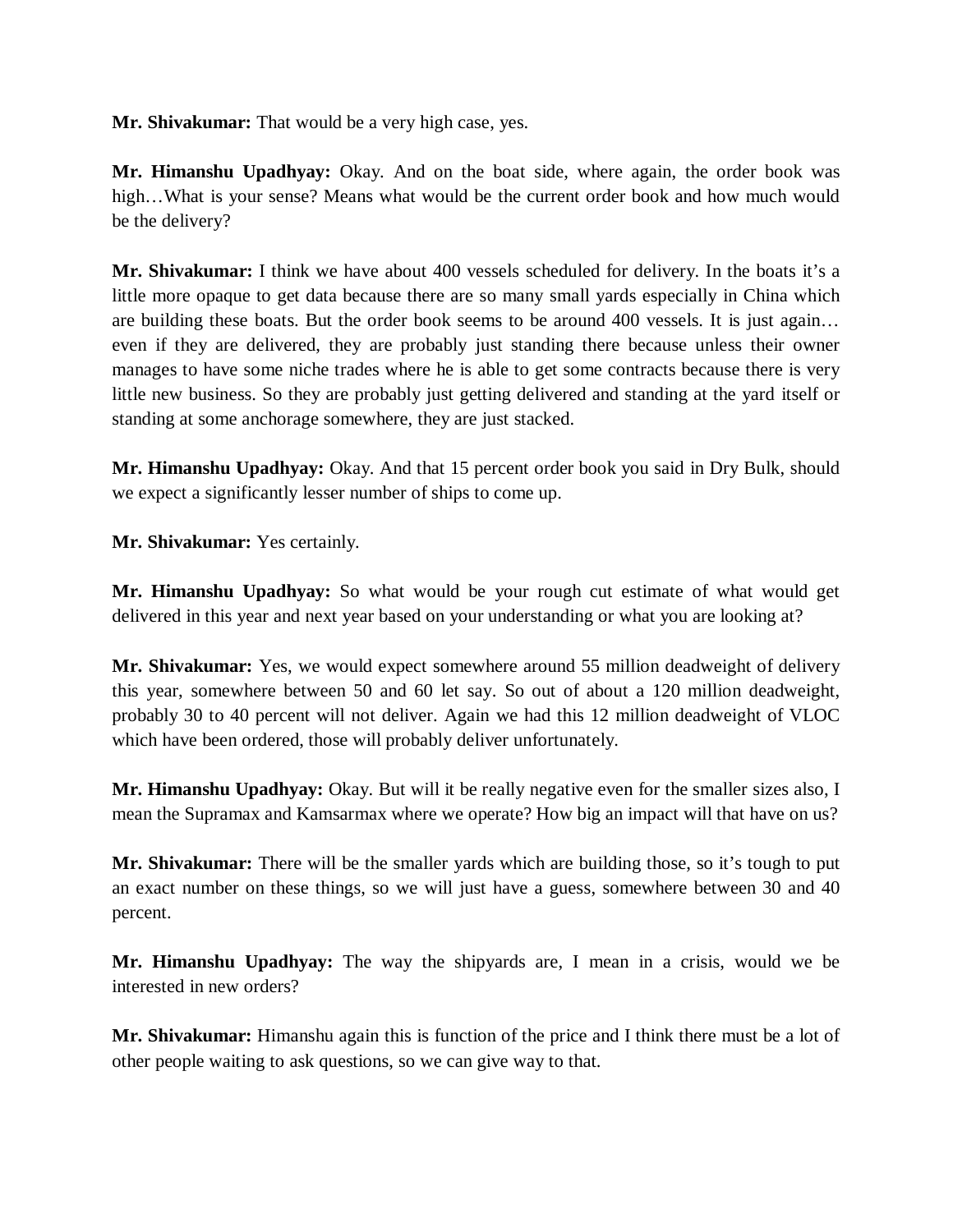**Mr. Himanshu Upadhyay:** Yes, okay then. Thank you.

**Mr. Shivakumar:** You can of course… you are welcome to come and meet us anytime.

**Mr. Himanshu Upadhyay:** Yes, yes sure. Okay.

**Mr. Shivakumar:** Okay, thank you.

**Moderator:** Thank you sir, so we have a next question from Sarvajeet Bodas from Equity Master. Sarvajeet, please go ahead.

**Sarvajeet Bodas:** Hello sir.

**Mr. Shivakumar:** Yes. Hi.

**Sarvajeet Bodas:** My question is from the offshore side. Currently we have 4 vessels awaiting charter and around 6 to 7 vessels maybe coming off Charter in coming months like May and June.

**Mr. Shivakumar:** Sorry, say again what was that number?

**Sarvajeet Bodas:** Around 6-7 vessels will be coming off charter in coming months, so in that case have you seen any contract renewal or contract extension of existing charters?

**Mr. Shivakumar:** Yes there have been some renewals, new business has been awarded, so we have got contracts for some vessels which are coming off contract in the next 2 months. So some little business is being awarded, but we still have quite a few vessels which need to find employment between now and December this year. So within the next 7-8 months we need to find some employment.

**Sarvajeet Bodas:** Okay, and second question is sir, we have seen lately in Middle East, refineries capacities are coming up…

**Mr. Shivakumar:** Yes.

**Sarvajeet Bodas:** So if that happens in going forward, what will that impact crude tanker segment?

**Mr. Shivakumar:** Yes in theory it should and it should help the product tanker segment. But this has been happening for the last year and the crude tankers are still doing quite well somehow. So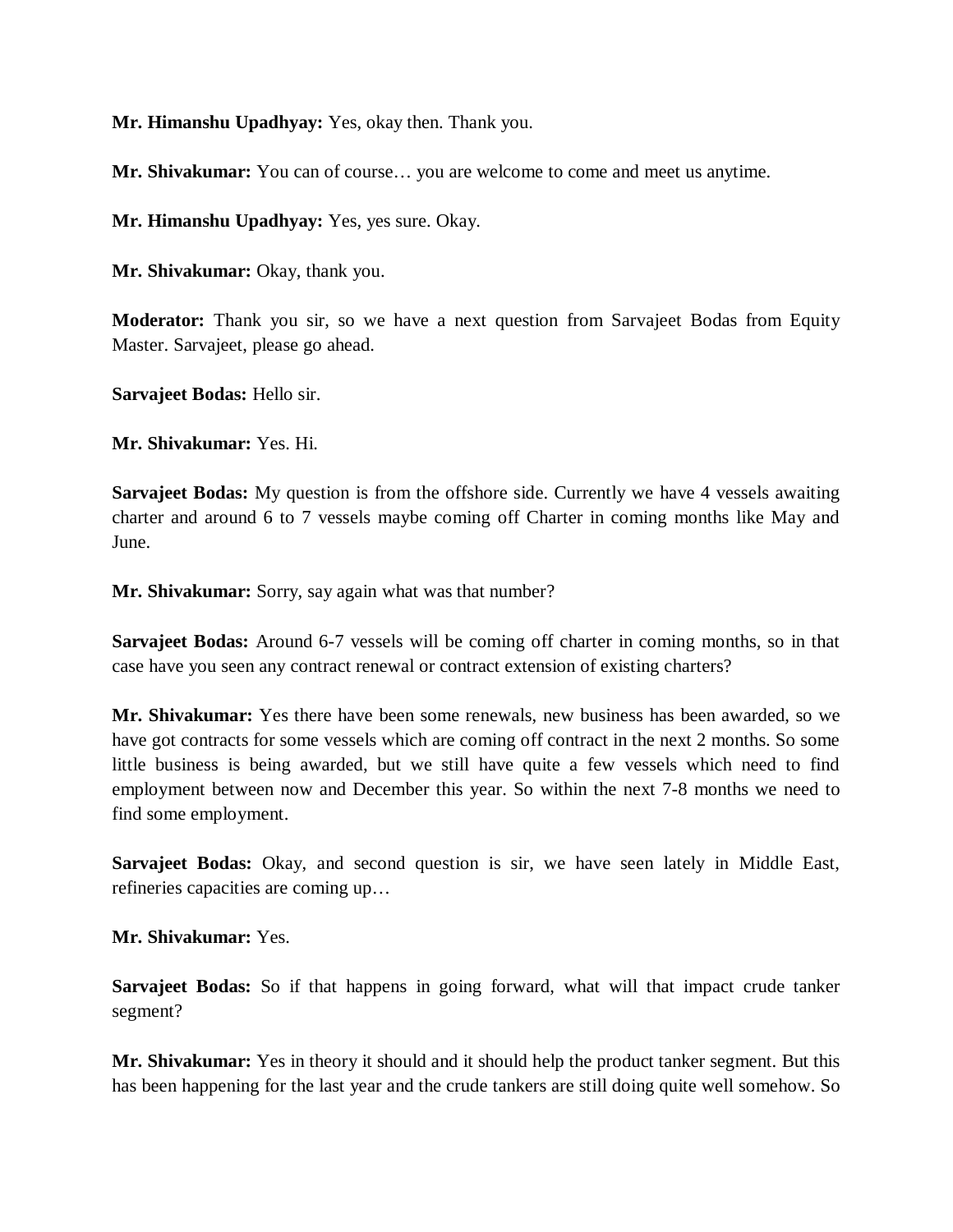in theory yes they should. It should be more product exports and less crude exports but so far it hasn't really affected.

**Sarvajeet Bodas:** Okay. And sir before the sanction in Iran, there were round 25 VLCC storing the fuel oil or crude oil. So after the sanctions have been lifted, are those vessels are into picture now?

**Mr. Shivakumar:** Most of them are storing something called condensates which a lot of refineries cannot use and apparently they are building a refinery in Iran itself which can use these condensates. So once that happens they will discharge into that refinery and then get free.

**Sarvajeet Bodas:** Okay. And sir on the Dry Bulk side where rates are very low, is it feasible to lay up the vessels for some time before the rate gets come back to normal levels? Is it a feasible option?

**Mr. Shivakumar:** Yes it is very much feasible option. It costs some money and you will have to also see how much it will cost you to reactivate the asset. People are doing it in other markets, so in container vessels this is happened in the past and it is probably still happening also. So you can do but there is lot of electronics in these things, so you have to see how to maintain it and ensure that you can bring it back into operation.

**Sarvajeet Bodas:** Okay sir, thank you so much.

**Mr. Shivakumar:** Thank you.

**Moderator:** Thank you sir. We have a next question from Mr. Ankit Panchmatia from ICICI Securities. Mr. Ankit, please go ahead.

**Mr. Ankit Panchmatia:** Hi, sir good evening and thanks for taking my question. Sir, this is regarding the offshore profitability. Actually keeping in mind that the revenue days which we are being covered for the remaining part of the year, do we expect similar kind of profitability going ahead?

**Mr. Shivakumar:** No the rates have come off, so certainly the profit margins are going to get squeezed a little bit. For every new fixing the profit margins will be lower. Because the prices are dropping off quite substantially.

**Mr. Ankit Panchmatia:** Okay. What would be the for offshore vessels?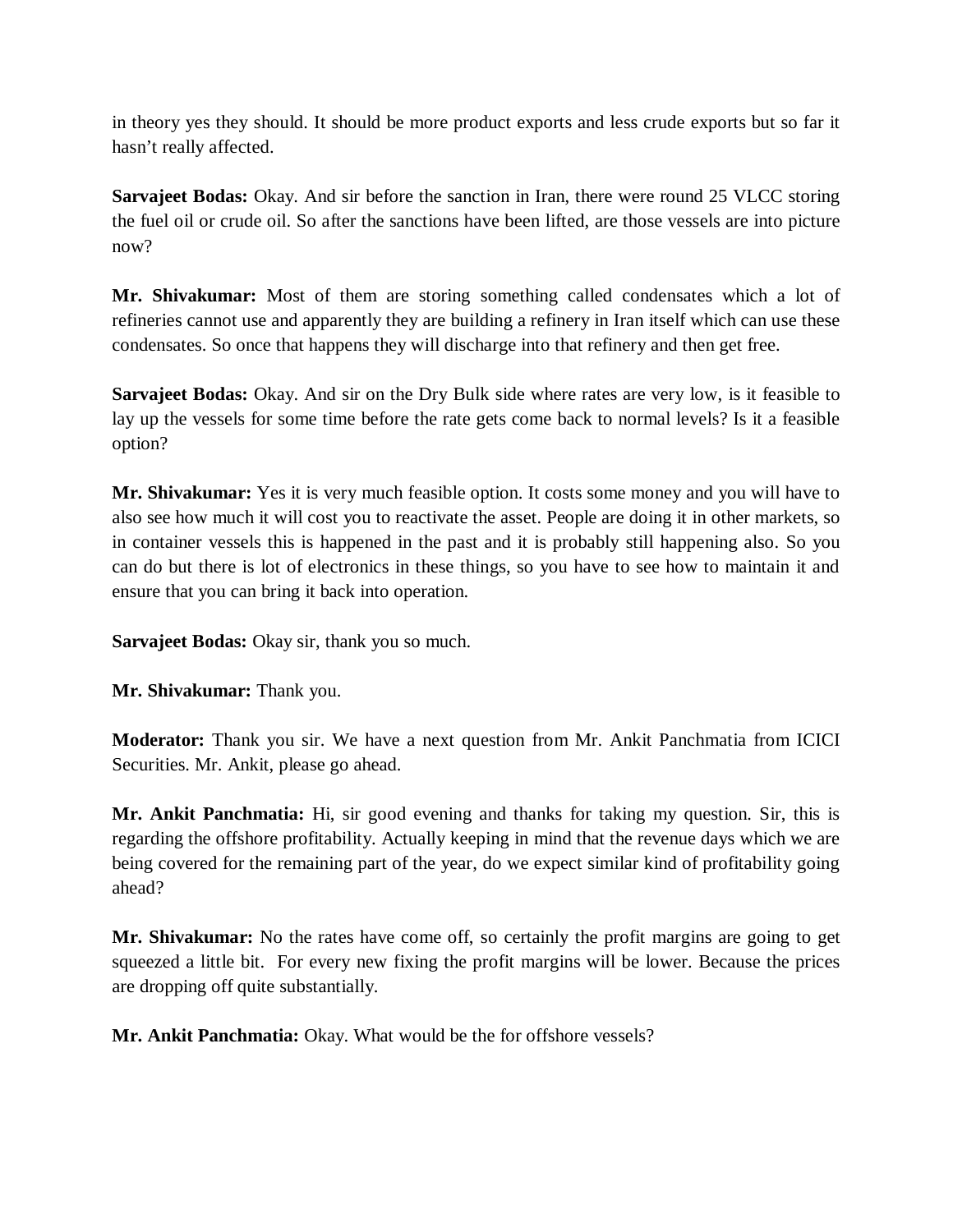**Mr. Shivakumar:** Okay, okay we have a number. I don't have the number right now but let me just check it out…

**Mr. Ankit Panchmatia:** Okay. And sir, if I see the consumption of spare parts and repair charges for the quarter has been a bit high. So any specific reasons…?

**Mr. Shivakumar:** No, that happens, sometimes it happens on a lumpy basis. Some stuff that you buy or maybe you go into to a dry dock or something. So there is no real trend in that.

**Mr. Ankit Panchmatia:** Hmm… okay. And sir what sort of scrapping for the year are we expecting because again as you said that approximately some 55 deadweight will be added this year, so what scrapping can we expect for the year?

**Mr. Shivakumar:** We would expect at least 40 million deadweight to get scrapped..hopefully 50. Again it depends on what happens to the market. Suddenly the market spikes and you get to say 12,000 dollars for a capesize and people may be less enthusiastic about scrapping. But this is an estimate as of now.

**Mr. Ankit Panchmatia:** Okay, that's all from my side. Thank you.

**Mr. Shivakumar:** Thank you.

**Moderator:** Thank you sir. We have a next question for Mr. Jinit Mehta from B&K Securities. Mr. Jinit.

**Mr. Jinit Mehta:** Thank you. Hi sir.

**Mr. Shivakumar:** Hi, good evening.

**Mr. Jinit Mehta:** Good evening sir. Sir, we were hearing a lot on the coastal coal movement. So sir, are we looking at this opportunity given the current scenario? So have you seen any interest on this?

**Mr. Shivakumar:** Sir, we have been doing it for quite some time. We are active participant in the trade, so quite a few of our ships operate in and around India. So we do quite a bit of a coastal coal movement.

**Mr. Jinit Mehta:** Sir, how much would be our exposure towards this? Sir, have you seen any fillip in the coastal coal movement over the last year?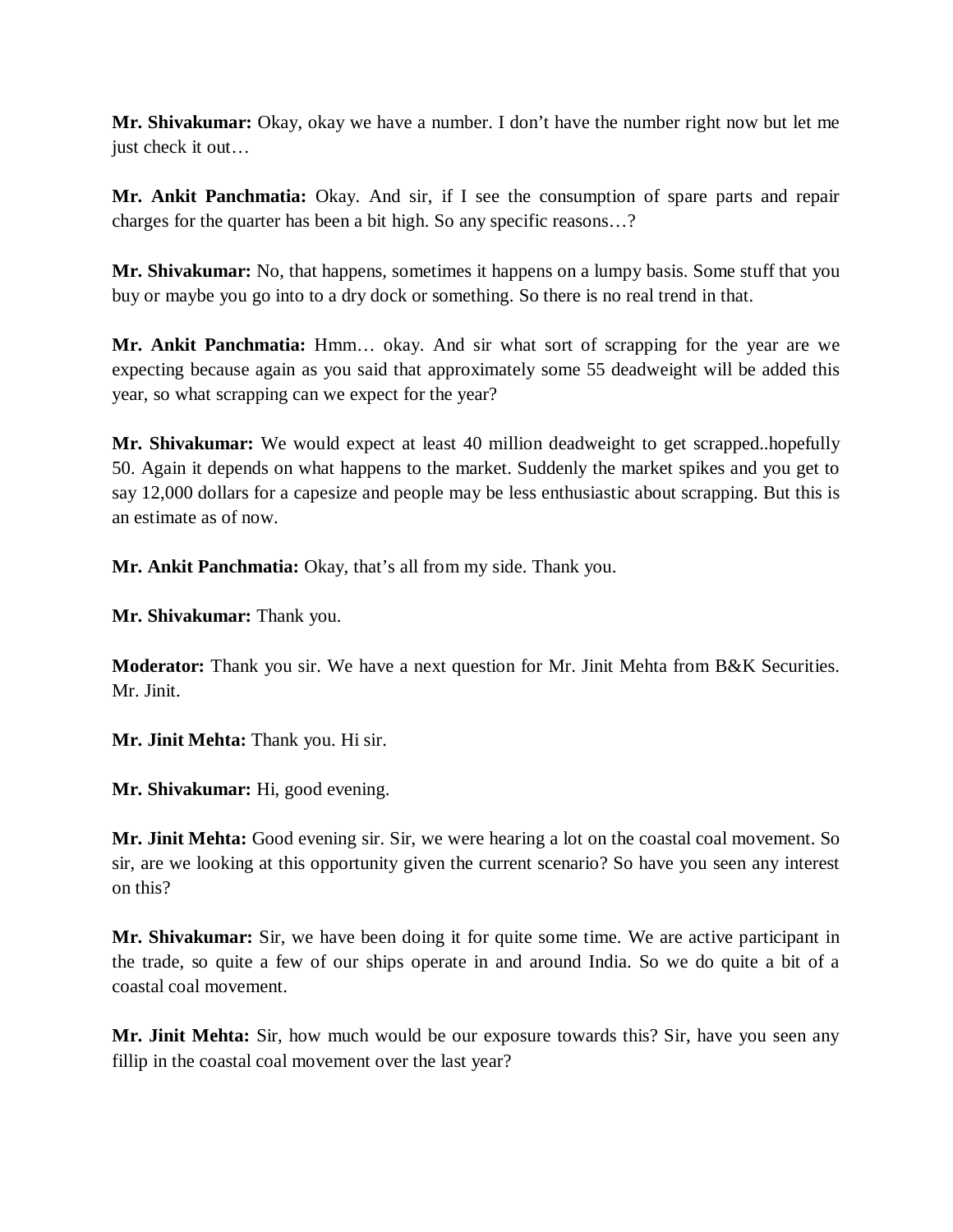**Mr. Shivakumar:** There has been, it's not a huge number. There has been some growth but it's not a huge number and again we don't have ships dedicated to do only this because they do this as a part. So they go wherever the rate is good and depending on the market view.

**Mr. Jinit Mehta:** Right. And sir typically what would be our exposure I mean on an average in case you have a ballpark?

**Mr. Shivakumar:** So let me put this way, 5 of our vessels have generally traded in and around India. And these vessels participate in a coastal coal movement. Okay, but they are not fully utilized in the coastal coal movement. So they do this as in one leg of coastal coal and then they do another voyage.

**Mr. Jinit Mehta:** Understood, understood. And the second question sir, on the NCD thing we are not looking at anything in offshore right for the 1500 crores, so that is ruled out.

**Mr. Shivakumar:** In offshore?

**Mr. Jinit Mehta:** Yes.

**Mr. Shivakumar:** No, no, this is all in Great Eastern shipping, intention is not…

**Mr. Jinit Mehta:** No, no in the sense, are we looking to buy any offshore assets?

**Mr. Shivakumar:** At this time, no.

**Mr. Jinit Mehta:** Okay, that is it. Thank you so much sir.

**Mr. Shivakumar:** Thank you.

**Moderator:** Thank you sir. We have a next question from Mr. Abhishek Agarwal from Fortune Enterprise. Mr. Abhishek, please go ahead.

**Mr. Abhishek Agarwal:** Good evening sir.

**Mr Shivakumar:** Good evening.

**Mr. Abhishek Agarwal:** First of all, let me congratulate you on your result.

**Mr Shivakumar:** Yes.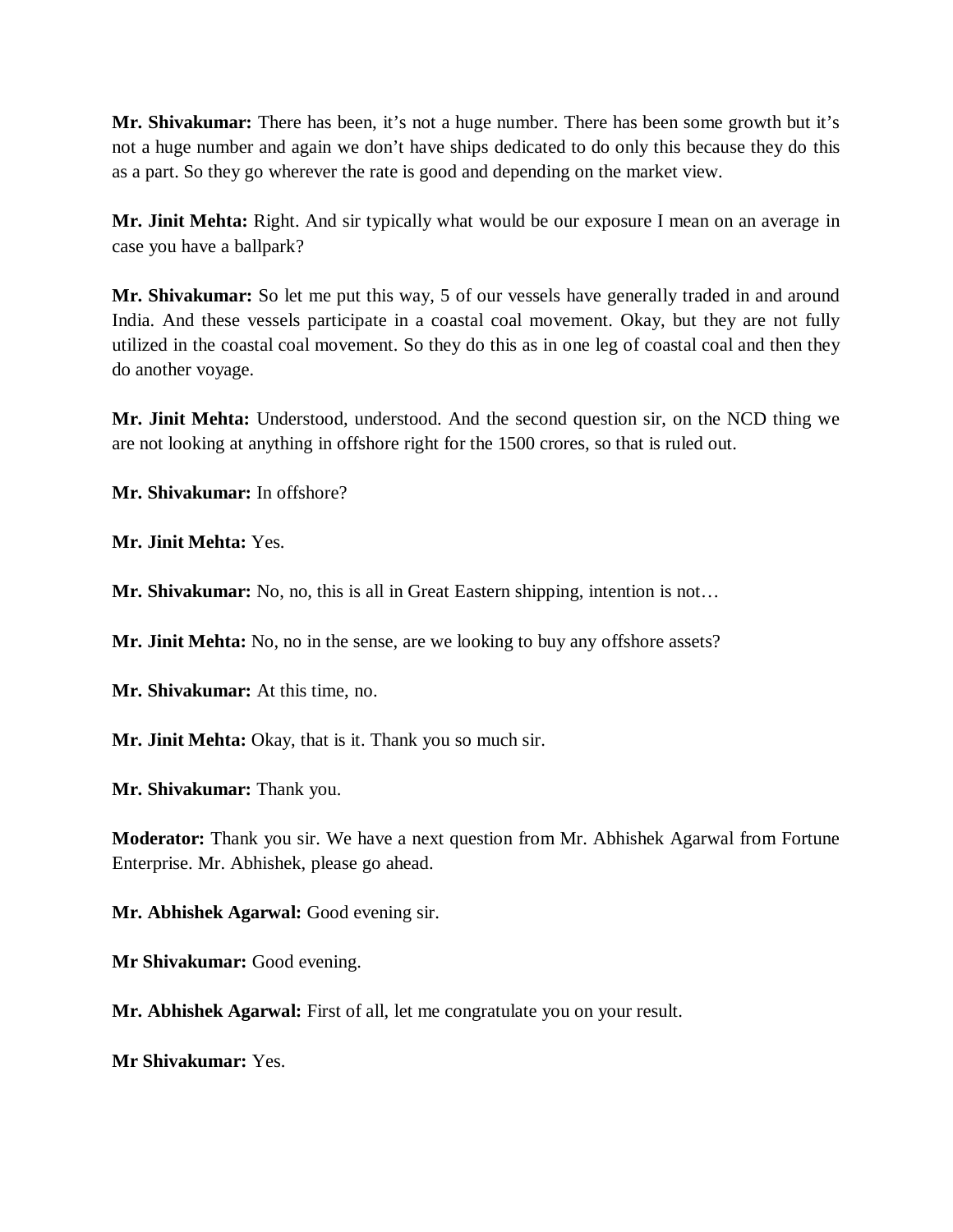**Mr. Abhishek Agarwal:** It is like great result to put on in an environment like this. My question is just for my understanding sake, I just want to understand that if you have to scale between 1 to 10 where 10 is the best and 1 is the worst, where would you place the current environment and also our company into the same?

**Mr Shivakumar:** Okay. So the different-different businesses that we are in are doing differently. So crude tankers are doing wonderfully, dry bulk is doing really badly. So it's very different but if 10 is the market of 2007-08 which was the peak, crude tankers are probably at 7 and Dry Bulk is at -5.

**Mr. Abhishek Agarwal:** Great. And the second part – if we just have to take the way forward, and I don't want to know the next immediate quarter or something but if you just take it to the next 3 to 5 years, is it possible to have any kind of numbers. Today when we are standing at 3800 crores top line basis a 1000 crores PAT, how do you see the way forward with our current strategy from a 3-5 years perspective?

**Mr Shivakumar:** The market is so volatile that I cannot even tell you what will be the next month top line. I can't tell you anyway but I don't even know what it will be. So the market is just too volatile, so we try not to make these projections at all. Even internally we try not to make these projections because we just don't know.

**Mr. Abhishek Agarwal:** That means that we would be completely going with the market flow, I mean suppose things change…

**Mr Shivakumar:** No, we try to smoothen it out… sorry I must clarify. So we consciously try to smoothen out this volatility in the results by doing time charters and trying to get fixed revenue, etc. But frankly even with that we can't fix 100 percent of our fleet on time charter, right. So there will be 50 percent element of volatility anyway.

**Mr. Abhishek Agarwal:** Hmm…So, sir you may not give a number but at least for people like us, you know it is difficult if a company itself is not able to forecast then how would we analyst do? I always feel that the company is always superior than anybody else. And a typical management like yours who has delivered such a number, I am pretty sure that you may have some numbers or some percentage in mind for a very long term perspective. I understand the volatility part completely but just a sense you know.

**Mr Shivakumar:** Sir, let me tell you, if we had this ability then we would not be sitting here with 9 Bulk Carriers in this terrible market, right. We would have just sold everything 3 years ago and bought lots of crude tankers. If we had the ability to forecast… thank you for the complement for saying we have the ability to forecast this and all that. But unfortunately we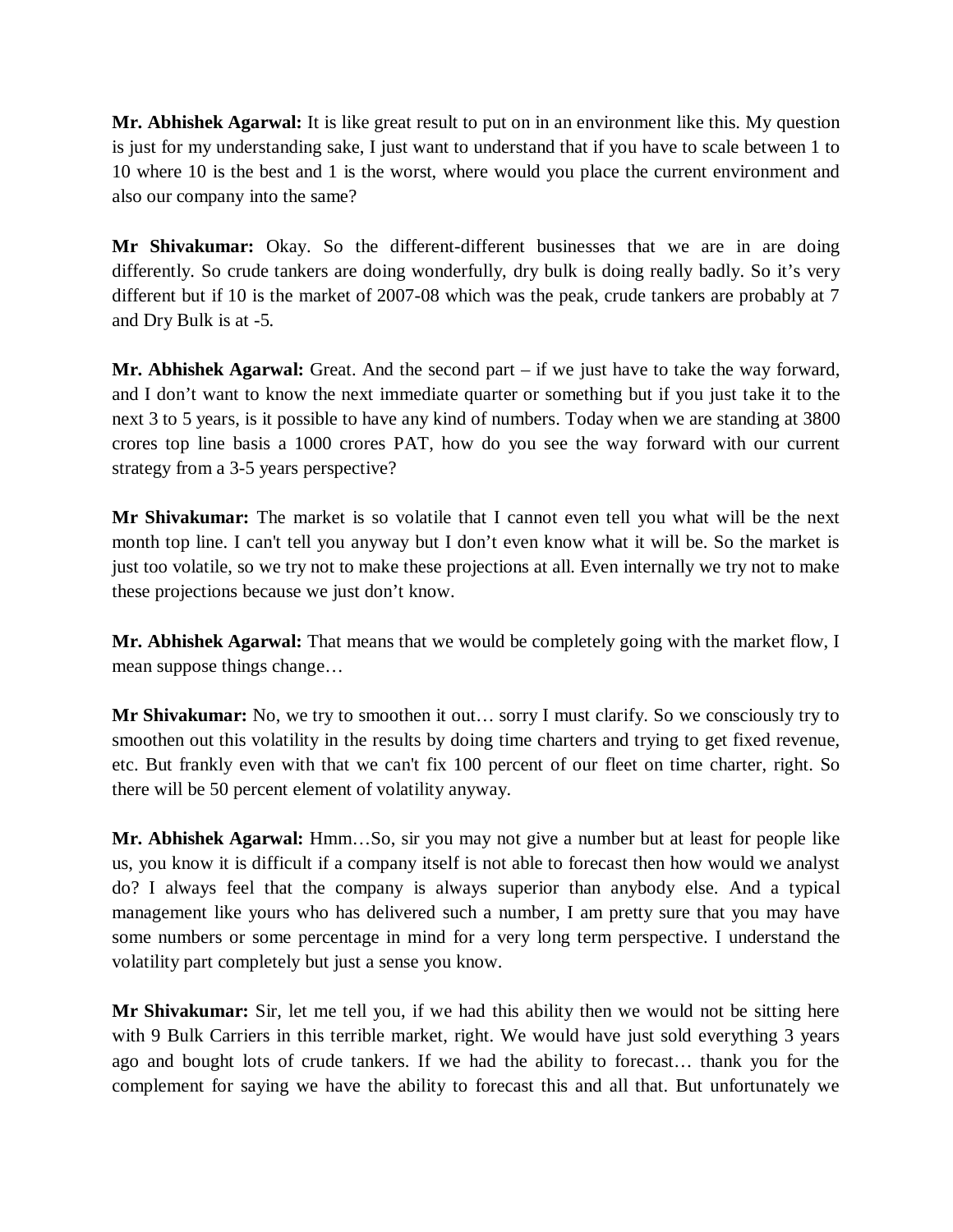don't. So that's way, I am not try to dodge, I just don't have a number. I think to give any number for even next year is extremely difficult for us. We did not expect our tanker market to be so strong last year, that much what I can tell you. We expected it to be strong but it just surprised us by a big margin. So that is for one year, you know looking at one year forward, maybe 2 quarters forward you know we were not able to forecast. So it's a tough market to forecast, you will find a lot of analysts, a lot of people who are shipping analyst internationally, and they also find it very difficult to get it within 10 percent any time. Sometimes they have the margin of 30 to 40 percent.

**Mr. Abhishek Agarwal:** Okay fine sir, thank you.

**Mr Shivakumar:** Thank you very much.

**Moderator:** Thank you sir. We have a next question from Mr. John Mathai from Bloomberg. Mr. John, please go ahead.

**Hi, good evening sir.** 

Hi, good evening.

**Mr. John Mathai:** I just wanted to check with you, the fleet especially in the Dry Bulk seems to be geared towards the larger vessels, the Kamsarmaxes and the Supramaxes. Have you looked internally at the smaller ships, the handy sizes especially even the fact that the projection seems to be that the minor bulk is going to grow more than major bulk?

**Mr Shivakumar:** Okay, interesting. We used to…actually we don't see ourselves as the larger sizes but I see what you mean about the handy sizes. So we are in sort of the mid size, the Suparamax, panamax and Kamsarmax vessels. We were in handy sizes till 2009, I think we sold our last handy size by 2010. We used to have 27 to 30,000 tonners, we also had some 35-36000 tonners if I remember it rigth. And there used to be a very good market for it around the Indian coast as well but lot of cargoes have just migrated to the larger sizes. They moved to the 45000 tonners and then they moved to the 50000 plus ton ships. So that trade actually has come down substantially from where we can see in India. So yes minor bulk will grow etc. They keep growing but it's really a black box. It's tough to forecast that. You need to have real, very deep expertise on those minor bulks and we don't think that we have that kind of expertise. And it hasn't been shown that those are, especially more profitable than the other segments. Besides that's a completely different market really in terms of what drives those rates.

**Mr. John Mathai:** And is that migrated to the bigger vessels? What about Ultramaxes? Is there a market there in India?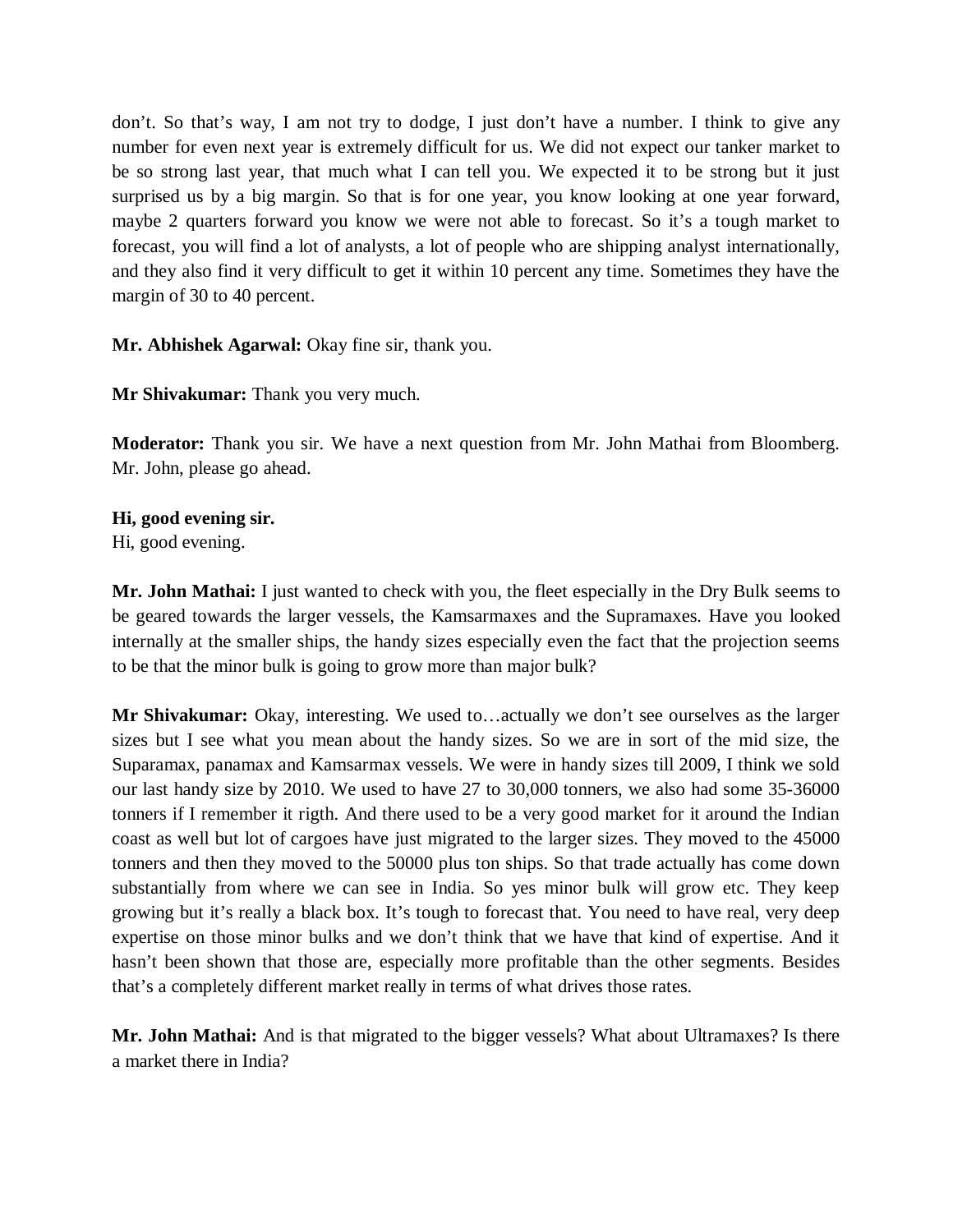**Mr Shivakumar:** Probably yes. But the tendency is go towards the bigger vessels because of the economies of scale. Yes, the Ultramaxes are a good size, so people are migrating from the 53 to 55 thousand tonners to the 61-64000 tonners. So that is happening, so there will be competition from the Ultramaxes for the Supramaxes, but again the Ultramaxes are also taking away business from the old Panamaxes which are the 73 to 75 thousand tonners. So in the grain trade where you have a 55K tonne parcels, the Ultramaxes are actually taking over some of the Panamax trade. So, yes these things will keep happening but we are running our, you know 52-53 thousand tonners and also 57000 tonners. And there is a decent market for those as far as we have seen. But yes Ultramaxes are a little bit threat for these.

**Mr. John:** Okay. Now possibly the reason why these smaller vessels prosper is because there are draft limitation in various ports. Is that an issue that is still there in India or is it being resolved?

**Mr. Shiv Kumar:** It is there in some ports but they do anchorage discharge in that case. So that happens from time to time where there is a draft restriction. There is anchorage discharge where you lighter into to barges, so that's been happening for quite some time. So this used to happen in fact, they used to bring Panamaxes and lighter into to barges in a port which couldn't even take a Handymaxes. So that happens, people find a way around this because the ocean freight is the most, is the biggest part of the cost and not the last, little bit of barging. That's not that expensive.

**Mr. John:** Alright, thanks. The other question I have is this cancelation of the order. Now possibly that ship was due to be delivered in 2018, so obviously it would just be a hull and no machinery would have been installed. How do the yards react when you cancel an order? Is there a scope for renegotiation? Do they come back you know given the state they are in now?

**Mr. Shiv Kumar:** No, the negotiation is done and we are in agreement with the yard. We haven't walked out from it unilaterally. It is an agreement signed by the yard, so it's not like we said that we are walking out of this contract. It's a negotiated transaction.

**Mr. John:** Okay fair enough.

**Mr. Shiv Kumar:** Because we are very concerned about our reputation, we don't do any of those things.

**Mr. John:** Okay. Can I just check with you, given the scrapping demand seems to be pretty high in Indian subcontinent, what is the dynamic and when you would you scrap a ship? And I see that you don't mind the older ships but do the charters demand younger ships when they transport their commodities? Or do they just not care about it?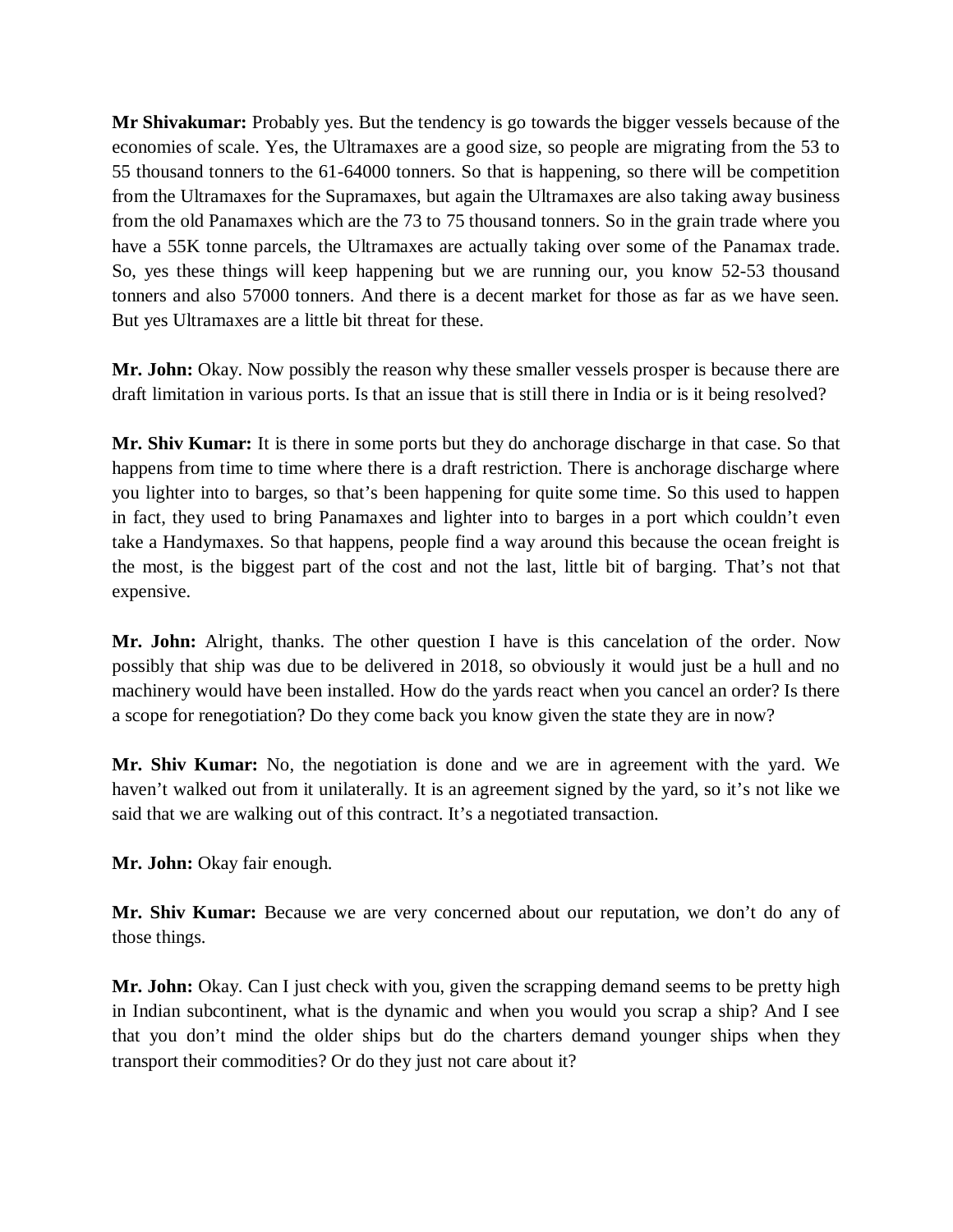**Mr. Shiv Kumar:** Little bit is due to commercial demand or charter's demand but I there is one specific trigger point or trigger event for a scrapping decision. Once in 2 and a half years you have to do a survey on your ship which is called a Dry Dock. So let say you have a 20 year old dry bulk carrier, let say a Capesize Bulk Carrier and in order to pass that Dry Dock survey, you need to spend 3 million dollars. And if the market outlook is not very bright then you will seriously think about whether you should spend that 3 million dollars or not especially if you are also suffering on your other vessels. And then you start weighing and let say that Cape Size is worth 6 million dollars in Scrap. So, then you say either I take 6 million dollars and just take that cash off the table, scrap that ship or put in this 3 million dollars additional and continue running the ship. For that you need to be very confident that you will recover those 3 million dollars over the next 2 and a half years of life that the ship has. So that is when you have to make the decision. So the critical decision point is when you have to do a Dry Dock of your ship.

**Mr. John:** So you do a Dry Dock at 10 years, the first one…?

**Mr. Shiv Kumar:** Yes, we have to Dry Dock atleast twice in every 5 years period. So 15, 17.5, 20…so that is when you really have to seriously think about it when you have not that much life left on the ship and you say that what I am going to spend? Will I recover it in next 2 and a half years?

**Mr. John:** Fair enough. I believe the rates in the Indian Sub-continent are pretty high.

**Mr. Shiv Kumar:** Rates have gone up in the last couple… maybe a month or two because steel prices have gone up, so rates are about 300 dollars per ton. So, for a cape size you probably get somewhere around 6 million dollars for the standard cases which is not a bad amount of money.

**Mr. John:** Okay.

**Mr. Shiv Kumar:** So the market is thriving. So it's liquid you can always sell a ship for scrap.

**Mr. John:** Okay, thank you.

**Mr. Shiv Kumar:** Thank you very much.

**Moderator:** Thank you sir. We have a next question from Mr. Prateek Poddar from ICICI Prudential. Mr. Prateek, please go ahead.

**Mr. Prateek Poddar:** Sorry, all my questions have been answered. Thank you.

**Mr. Shiv Kumar:** Thank you Prateek.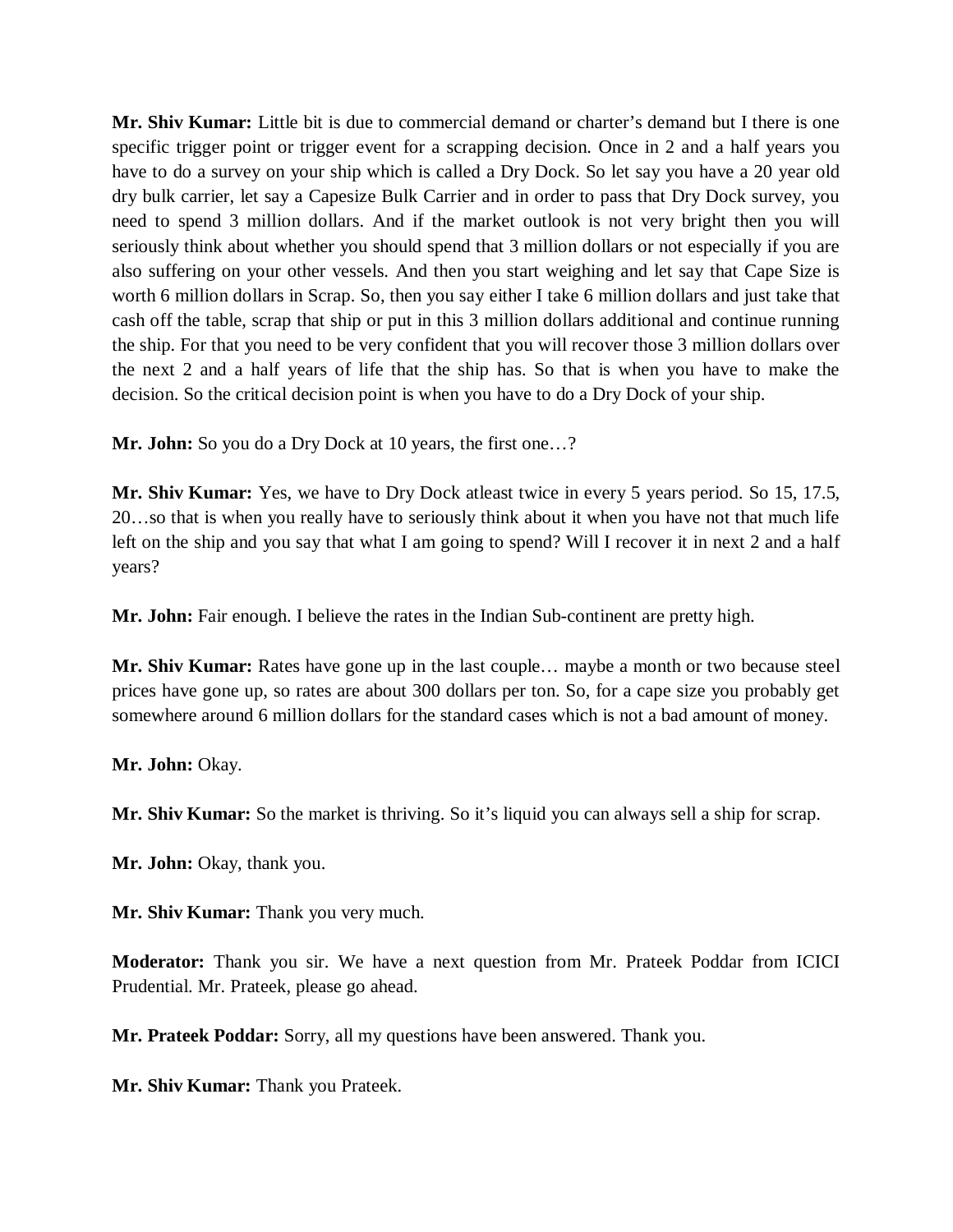**Moderator:** Thank you sir. We have a question from Mr. Ashish Jain from Morgan Stanley. Mr. Ashish please go ahead.

**Mr. Ashish:** Hi, sir good evening.

**Mr. Shiv Kumar:** Hi Ashish.

**Mr. Ashish:** Sir, I have just one question. In the earlier calls you said that around 11 vessels will come for repricing this year. Can you give a the breakdown of that?

**Mr. Shiv Kumar:** Most of them are PSV's with one Anchor Handler. The PSV, ROVSV, MPSSV and one large Anchor Handler will come up for re-pricing. We have to find employment for them within the next 8 months. So, either they are already idle or coming off contract...

**Mr. Ashish:** Okay. And as of now none of these are contracted.

**Mr. Shiv Kumar:** No, no they are all in contract. So there are only 2 vessels out of these…

**Mr. Ashish:** No, I mean the next contract.

**Mr. Shiv Kumar:** No, because we are still looking for it. So where vessels have come idle and we got employment, I am not counting those. These are vessels where we need to find some employment for them within the next 8 months. So this might be already free or will be free in December.

**Mr. Ashish:** Okay. And sir how many would be vessels which you already have got a contract?

**Mr. Shiv Kumar:** Yes, yes… so out of these 2 out of these 11 vessels are currently idling. The remaining 9 are currently working.

**Mr. Ashish:** Okay, got it. And secondly what is the committed CAPEX this point of time for us?

**Mr. Shiv Kumar:** It is about 125 million dollars, approximately 120-130 million dollars.

**Mr. Ashish:** For the 4 Kamsarmaxes.

**Mr. Shiv Kumar:** No, this is including second hand gas carriers.

**Mr. Ashish:** Okay, VLGC also. Okay.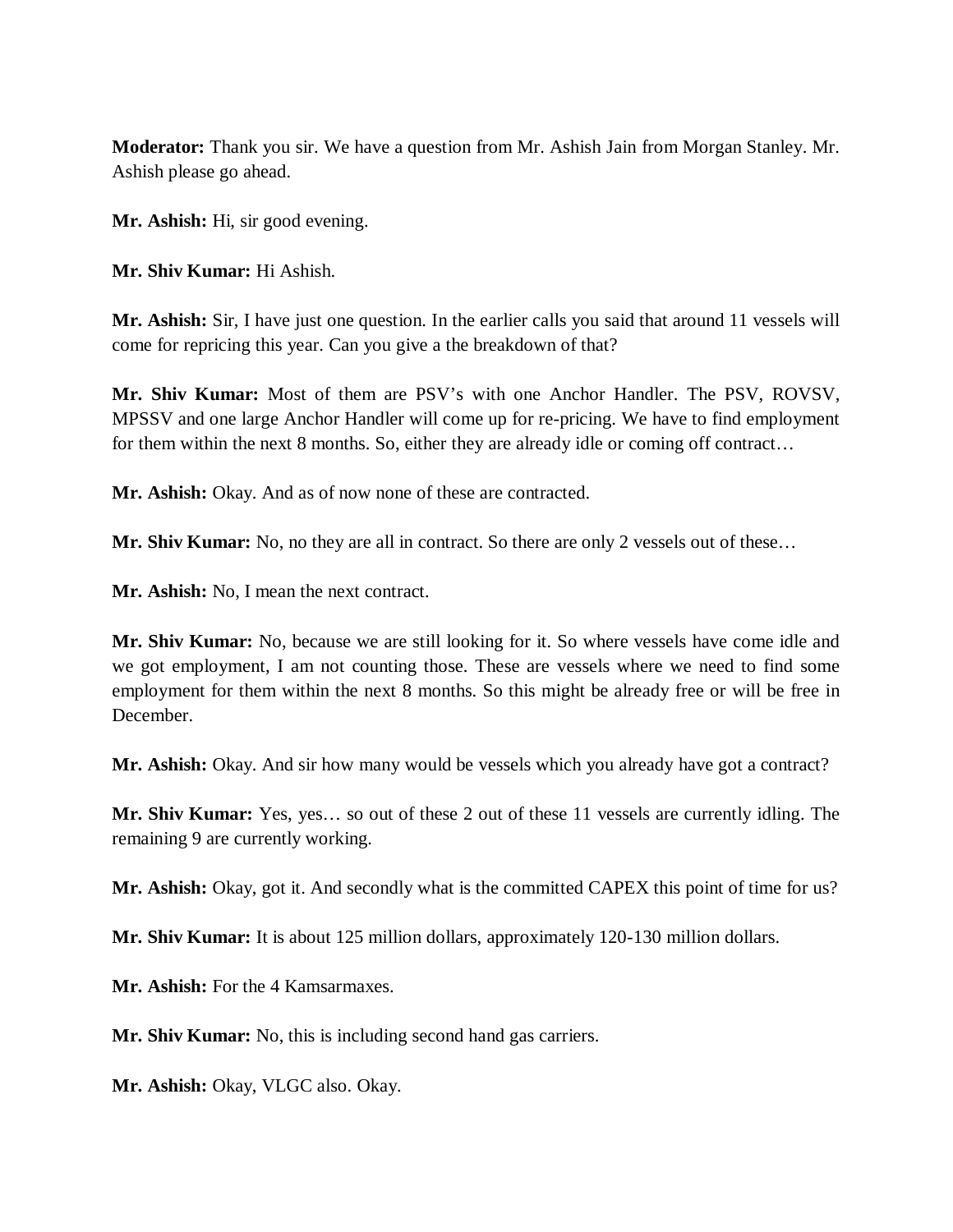### **Mr. Shiv Kumar:** Yes.

**Mr. Ashish:** And just one thing just for my understanding. So you have taken a write off of roughly 5 million dollars on the Kamsarmax contract which was canceled. So let's say you had a contract for certain number and you would have paid 50 percent of that.

**Mr. Shiv Kumar:** Yes.

**Mr. Ashish:** So this 5 million dollar write off is versus that 0.5x that you have already paid out to the yard I guess.

**Mr. Shiv Kumar:** Whatever we paid to the yard, yes. But this is a little bit complicated.

**Mr. Ashish:** Okay.

**Mr. Shiv Kumar:** So, okay…it is basically against the payment that we made, so we have to take a write off on that.

**Mr. Ashish:** And sir… so my question is… when you say that in the earlier press release that the transaction is value accretive…

**Mr. Shiv Kumar:** Yes.

**Mr. Ashish:** So accretion…you are referring to the 5 million dollars or even versus the earlier asset value that would have contracted…?

**Mr. Shiv Kumar:** Yes, everything is taken into account.

**Mr. Ashish:** Okay, got it.

**Mr. Shiv Kumar:** Including the original ship to new ships…yes.

**Ms Anjali Kumar:** Ashish let me explain this to you. So the reason we say it is value accretive because… one of course we have taken a loss but you also must note that we have cancelled the ship which was ordered 3 years ago. As against that we have got 2 new ships at today's prices. So that's the difference. Today's prices are you know where they are.

**Mr. Ashish:** Yes, perfect I got it. Thank you so much. Thanks sir.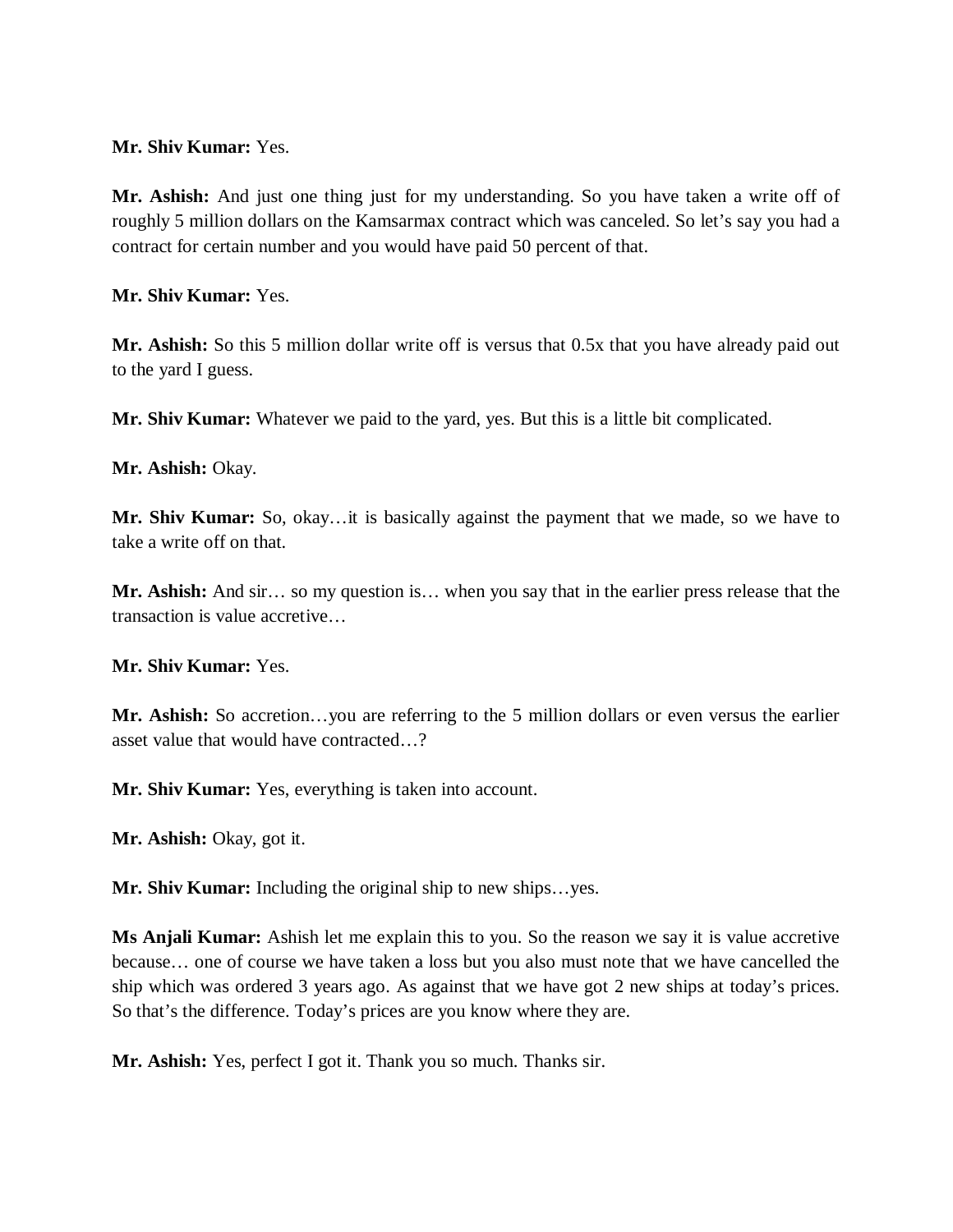### **Mr. Shiv Kumar:** Thank you.

**Moderator:** Thank you sir. We have a next question from Mr. Manish Kumar from HSBC. Mr. Manish, please go ahead.

**Mr. Manish Kumar:** Sir, good evening.

**Mr. Shiv Kumar:** Good evening.

**Mr. Manish Kumar:** One question. If I understand it correctly, you did talk about impact of almost like a pull in the month of March due to growth in almost all commodities, both in India and China which probably required more and more vessels too. Are you seeing that continue in the month of May or the part of the week that is gone by or have you seen a change from the month of March in both India and Chinese Bulk Market?

**Mr. Shiv Kumar:** Yes. Actually my comment was only for China, so we don't have data for India. And India is not such a big player any way in Dry Bulk, so it was more about China.

**Mr. Manish Kumar:** Okay.

**Mr. Shiv Kumar:** China again we don't have data even for April. Data is merely for March, so we will see April's data. So it comes with the lag..somewhere around the  $10<sup>th</sup>$  of the following month, that is why we are talking only about March data.

**Mr. Manish Kumar:** Okay. To the extent you have seen in it in the Vessel Market. Does that indicate that…?

**Mr. Shiv Kumar:** Yes. The market is pretty strong, so the Capesize went from 3000 dollars to say 9000 dollars.

**Mr. Manish Kumar:** Okay.

**Mr. Shiv Kumar:** Okay, of course it came back down to some 6800 dollars currently.

**Mr. Manish Kumar:** Okay. So there is a little bit of moderation but I think the underlying momentum seems to be there?

**Mr. Shiv Kumar:** Yes, I don't expect it to last too long unless there is some huge stimulus going on. We would not expect it to last too long.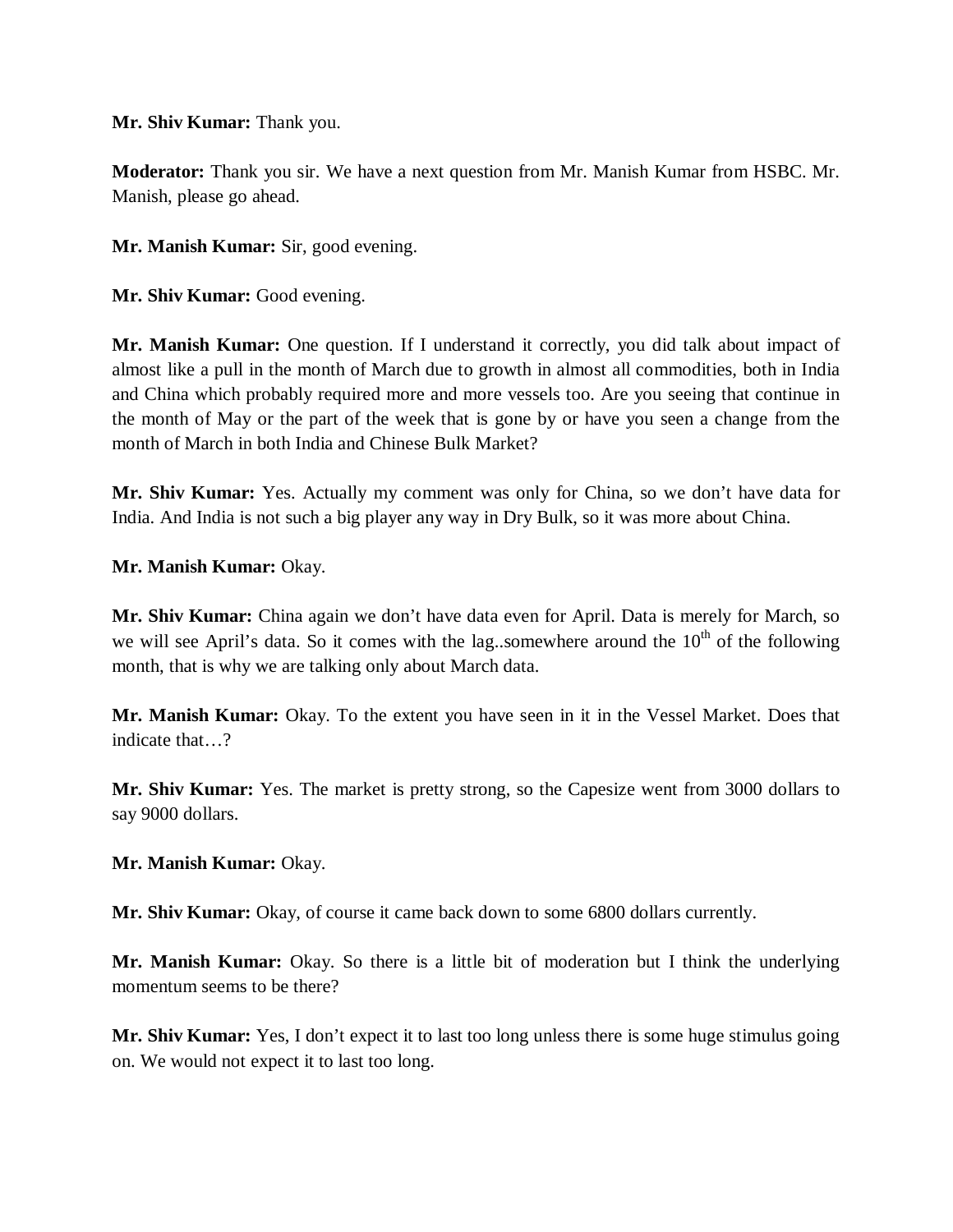**Mr. Manish Kumar:** Sure, thank you so much.

**Mr. Shiv Kumar:** Thank you.

**Moderator:** Thank you sir, we have a question from Mr. Sajit Kapoor from Kapoor company. Mr. Sajit, please go ahead.

**Mr. Kapoor:** Hello.

**Mr. Shiv Kumar:** Yes, hi.

**Mr. Kapoor:** Yes, thank you sir. Sir you were talking about this barges part… are you owning any fleet of the barges also?

**Mr. Shiv Kumar:** No, we don't own any fleet of Barges.

**Mr. Kapoor:** Okay. Because due to these economic conditions, there are people who are in distress sale. Does it make sense even to own them?

**Mr. Shiv Kumar:** No, that is a very different part of the market. That is not the market that we really interested in.

**Mr. Kapoor:** Okay sir. And secondly my last question pertains to this great offshore part. The company is now referred to the SDR. So now since you were telling that you always look at bargain buying. Do you think if this being offered at the good terms, we can once again get back what was separated from us few years ago?

**Mr. Shiv Kumar:** I don't want to comment on that. We are not really looking at expanding an offshore.

**Mr. Kapoor:** In the offshore part. Okay sir, thank you.

**Mr. Shiv Kumar:** Thank you.

**Moderator:** Thank you sir. Ladies and gentlemen for any further questions please press  $*$  and 1 on your phone. We have a question from Ashish Jain from Morgna Stanley. Mr. Ashish please go ahead.

**Mr Ashish Jain:** Sir just one question, you know in… this is the first time wherein you are basically saying that there is a certain category which is not looking at all. Here we never made